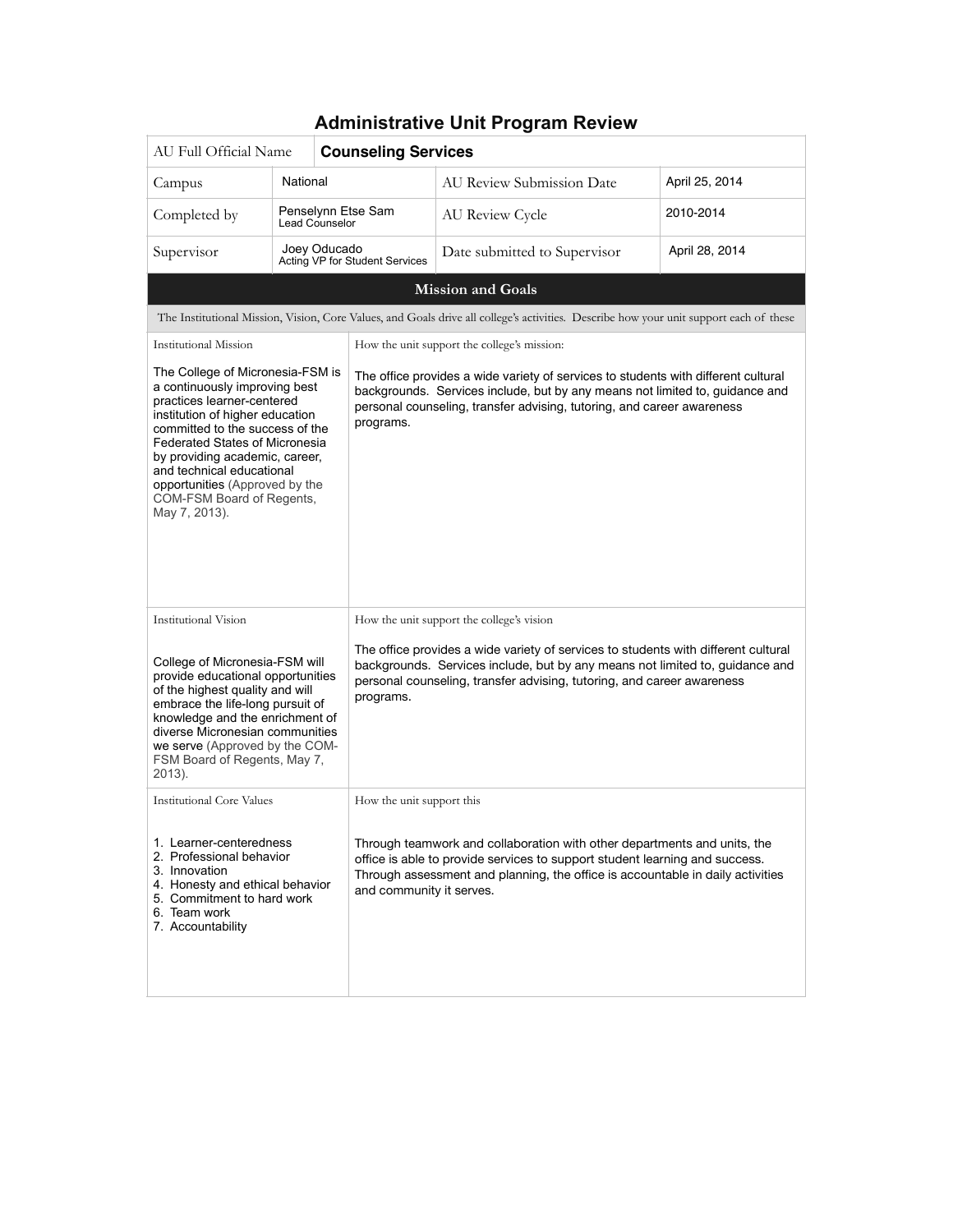Institutional Strategic Goals

#### How the unit support this

**1. Focus on student success.**  The College of Micronesia-FSM will pursue excellence in student success and will develop a balance between *"access and success"* with appropriate career pathways for learners.

2. **Emphasize academic offerings in service to national needs.** The College of Micronesia-FSM will increase the number of four-year program opportunities while also strengthening the career and technical educational opportunities for non-college-bound students.

3. **Be financially sound, fiscally responsible, and build resources in anticipation of future needs.**  The College of Micronesia-FSM will generate diversified revenue sources, create an allied foundation. and accumulate reserves and endowment assets.

4. **Invest in and build a strong capacity in human capital.** The College of Micronesia-FSM will support and strengthen faculty, staff, and administrators through establishment of aspirational goals for credentialing and funding professional development and building upon organizational and leadership capacity.

5. **Become a learning organization through development of a learning culture guided by learning leaders.** The College of Micronesia-FSM will operate under the assumptions that learning is a skill and is worthy of investment and mastery, and that the communication of information and participatory governance are pivotal to organizational success. There will be support of the time, energy, and resources necessary to foster critical reflection and experimentation towards institutional improvement through double-loop learning and systematic thinking.

6. **Evoke an image of quality.** The College of Micronesia-FSM will be viewed as a model institution for best practices exhibited through quality, excellence, and integrity of both employees and graduates. The college will maintain regional accreditation without sanction for the maximum six-year cycle allowed by the Accrediting Commission for Community and Junior Colleges: Western Association of Schools and Colleges.

Through collaboration with other departments and units, the office provides services and activities that are focused on student success.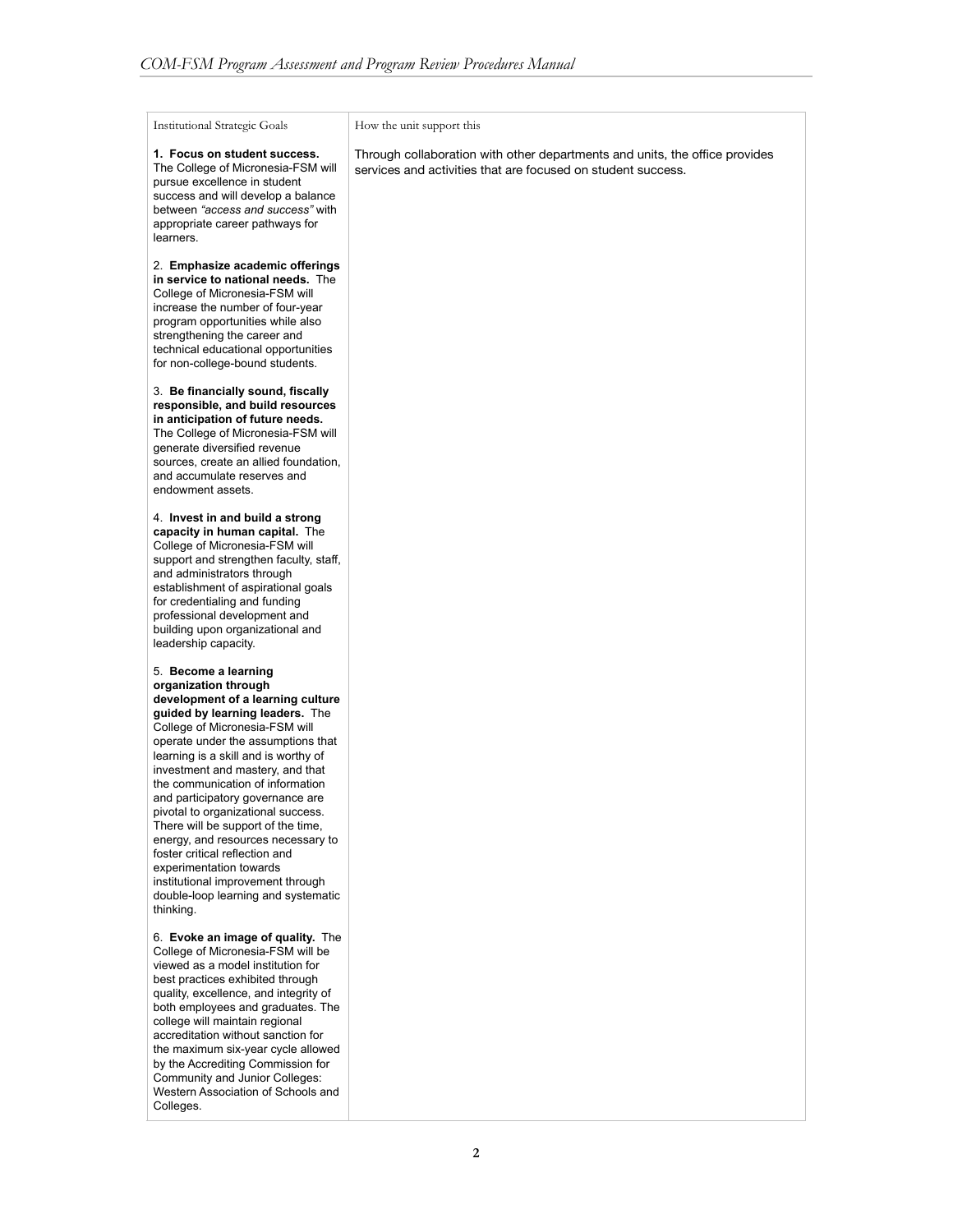|                                                                                                                                                                                                                                                                                                                                                                                                                                                                                                                              | AU Mission, Goals, and Objectives)                                                                                                                                                                                                                                                                                           |                                                                                                                                                                                                                                                                                                                                                                                                                                                                                                                                                                                      |  |  |  |  |
|------------------------------------------------------------------------------------------------------------------------------------------------------------------------------------------------------------------------------------------------------------------------------------------------------------------------------------------------------------------------------------------------------------------------------------------------------------------------------------------------------------------------------|------------------------------------------------------------------------------------------------------------------------------------------------------------------------------------------------------------------------------------------------------------------------------------------------------------------------------|--------------------------------------------------------------------------------------------------------------------------------------------------------------------------------------------------------------------------------------------------------------------------------------------------------------------------------------------------------------------------------------------------------------------------------------------------------------------------------------------------------------------------------------------------------------------------------------|--|--|--|--|
| <b>Mission Statement</b>                                                                                                                                                                                                                                                                                                                                                                                                                                                                                                     | Goals                                                                                                                                                                                                                                                                                                                        | Objectives                                                                                                                                                                                                                                                                                                                                                                                                                                                                                                                                                                           |  |  |  |  |
| The Counseling division's mission<br>is to encourage, support, and<br>assist students in their pursuit of<br>higher education by providing<br>counseling and educational<br>services to deal with personal,<br>interpersonal, professional, and<br>academic issues. The counseling<br>division's services include:<br>Personal counseling, career<br>counseling, alcohol counseling,<br>providing transfer, scholarship,<br>and work-preparedness<br>information, and coordinating<br>workshops and awareness<br>activities. | 2011-2012<br>Provide Institutional Support to Foster<br>Student Success and Satisfaction.<br>2012-2013<br>Increase Student Access and<br>Success.                                                                                                                                                                            | 2010-2012 Assessment Cycle<br>1. 10% of the students who<br>participate in career awareness/<br>education workshops and<br>activities provided by the<br>counseling office will exhibit<br>increased awareness about their<br>career choices<br>2. 10% of students participating in<br>alcohol awareness and education<br>through counseling and<br>educational events will exhibit<br>increased knowledge about the<br>effects of alcohol.<br><b>3.</b> At least 5% of students who utilize<br>the tutoring services will pass the<br>course tutored by the end of each<br>semester |  |  |  |  |
|                                                                                                                                                                                                                                                                                                                                                                                                                                                                                                                              |                                                                                                                                                                                                                                                                                                                              | 2012-2013 Assessment Cycle<br>1. Students who utilize tutoring<br>services will pass the course<br>tutored by the end of the<br>semester.<br>2. Students who receive transfer<br>advising will exhibit increased<br>knowledge about schools abroad.<br>3. Students will engage in<br>workshops, lectures, and<br>programs to increase their<br>academic and professional growth<br>and development.                                                                                                                                                                                  |  |  |  |  |
|                                                                                                                                                                                                                                                                                                                                                                                                                                                                                                                              |                                                                                                                                                                                                                                                                                                                              | 2013-2014 Assessment Cycle<br>1. Students who utilized the tutoring<br>service will pass the course<br>tutored by the end of the<br>semester.<br>2. Students who received transfer<br>advising will exhibit increased<br>knowledge about schools abroad.<br>3. Students will engage in career<br>development workshops, lectures,<br>and programs to enhance their<br>professional growth and<br>development.                                                                                                                                                                        |  |  |  |  |
|                                                                                                                                                                                                                                                                                                                                                                                                                                                                                                                              | AU Description, Data and Trends Analysis                                                                                                                                                                                                                                                                                     |                                                                                                                                                                                                                                                                                                                                                                                                                                                                                                                                                                                      |  |  |  |  |
| Describe the purpose, components,<br>and staffing of the AU                                                                                                                                                                                                                                                                                                                                                                                                                                                                  | The office provides supplemental assistance to the success of the students.<br>The office also provides tutoring services, guidance counseling, transfer<br>advising, academic workshops, and other services that contribute to the<br>success of the student. There are currently two counselors at the National<br>Campus. |                                                                                                                                                                                                                                                                                                                                                                                                                                                                                                                                                                                      |  |  |  |  |
| Current Staffing. Complete the table below                                                                                                                                                                                                                                                                                                                                                                                                                                                                                   |                                                                                                                                                                                                                                                                                                                              |                                                                                                                                                                                                                                                                                                                                                                                                                                                                                                                                                                                      |  |  |  |  |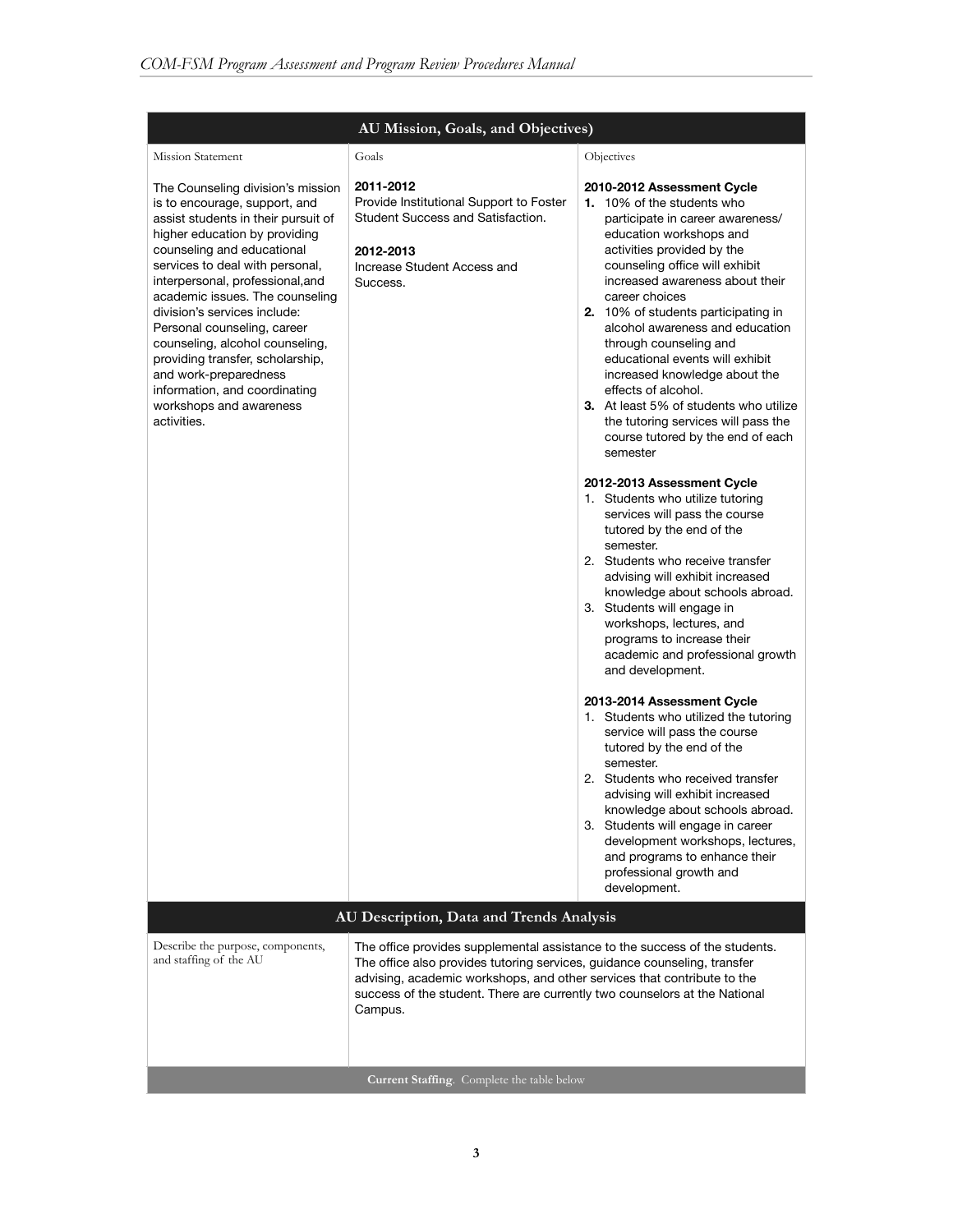$\mathcal{L}=\mathcal{L}$ 

| List each position by classification                                                                                 | Percent of<br>Employment | Months per Year of<br>Employment | Source of Funding   |  | <b>FTE</b>           |  |  |  |
|----------------------------------------------------------------------------------------------------------------------|--------------------------|----------------------------------|---------------------|--|----------------------|--|--|--|
| <b>Student Services Specialist V</b>                                                                                 | 100%                     | 12                               | Annual Budget       |  |                      |  |  |  |
| <b>Student Services Specialist IV</b>                                                                                | 100%                     | 12                               | Annual Budget       |  | 2                    |  |  |  |
| <b>Other Resources.</b> Complete the table below                                                                     |                          |                                  |                     |  |                      |  |  |  |
| List each position by classification                                                                                 | <b>Services Provided</b> | Number of Hours                  | <b>Overall Cost</b> |  | Source of Funding    |  |  |  |
| Tutors (14)                                                                                                          | <b>Tutorial services</b> | Per contact hours                | \$15,000.00         |  | <b>Annual Budget</b> |  |  |  |
| Utilize the data provided in the above table in a discussion of the appropriateness of the staffing levels of the AU |                          |                                  |                     |  |                      |  |  |  |

In this program review, there are three counselors — two filled positions, and as of report, in the process of filling up a third position. Based on the college's enrollment management/campus key indicators as adopted in February 14, 2006, the ratio for counselors per student is 1:250. Given the three FTE counselors, and if we take the college's fall 2014 semester enrollment of 968 head-counts, then a ratio of 1:322; or full-time equivalent (FTE) students enrollment of 1,008, then a ratio of 1:336.

While office's current staffing level is inadequate referenced to the college's enrollment management/campus key indicators as adopted in February 14, 2006, this is more than adequate if compared to student to counselor ratios<sup>1</sup> range from 800 to 1 to more than 1,800 to 1 in the community colleges in the US.

1http://[www.californiacommunitycolleges.cccco.edu/Portals/0/StudentSuccessTaskForce/SSTF\\_FinalReport\\_Web\\_010312.pdf](http://www.californiacommunitycolleges.cccco.edu/Portals/0/StudentSuccessTaskForce/SSTF_FinalReport_Web_010312.pdf)

**How does this AU serve the population of the College?**

The office currently has two counselors to serve the population of the college through academic and personal counseling. However, as of report, the office is in the process of hiring a third counselor.

Students' academic and personal development is the emphasis of counseling office's workshops and/or activities.

**Since the previous AU program review, what significant changes have occurred that impact the services of the AU?**

 This is the first program review conducted about the AU. Prior to 2013, the Office evaluates quality of programs and/ or services through annual assessments.

| What methods are used to evaluate                                                                  | What do the results of the above                                                                                          | How have the results of this analysis                                                                                                                                                                                                        |
|----------------------------------------------------------------------------------------------------|---------------------------------------------------------------------------------------------------------------------------|----------------------------------------------------------------------------------------------------------------------------------------------------------------------------------------------------------------------------------------------|
| AU's effectiveness to the population                                                               | methods of evaluation indicate about the                                                                                  | been used to make improvements to                                                                                                                                                                                                            |
| that interacts with it?                                                                            | effectiveness of the AU?                                                                                                  | services provided by the AU?                                                                                                                                                                                                                 |
| Annual outcome assessments using<br>surveys, pre- and post tests,<br>frequency counts, and others. | It has shown that the counseling office<br>programs/activities and tutoring have<br>a positive impact on student success. | The results have encouraged the<br>counseling office to increase the<br>number of students targeted.<br>Training and other resources are<br>prioritized in order to improve the<br>services of the counseling office<br>and tutoring center. |

**Provide any other relevant data that are relevant to this AU program review**

Annual assessments, quarterly performance reports, enrollment data, and other reports.

#### **Strengths, Weaknesses, Opportunities, Challenges (SWOC)**

| Based on analysis in the preceding<br>sections, what are the AU's strengths?     |    | Tutoring and counseling educational activities have a positive impact on<br>student success as shown in the office's assessment reports for 2011-2013.<br>2. Collaborative efforts among staff within the division. |
|----------------------------------------------------------------------------------|----|---------------------------------------------------------------------------------------------------------------------------------------------------------------------------------------------------------------------|
| Based on analysis in the preceding<br>sections, what are the AU's<br>weaknesses? | 1. | The Counseling office needs to better understand how to assess data<br>collected and a better tool for measuring student success needs to be<br>implemented. Student participation in activities is minimal.        |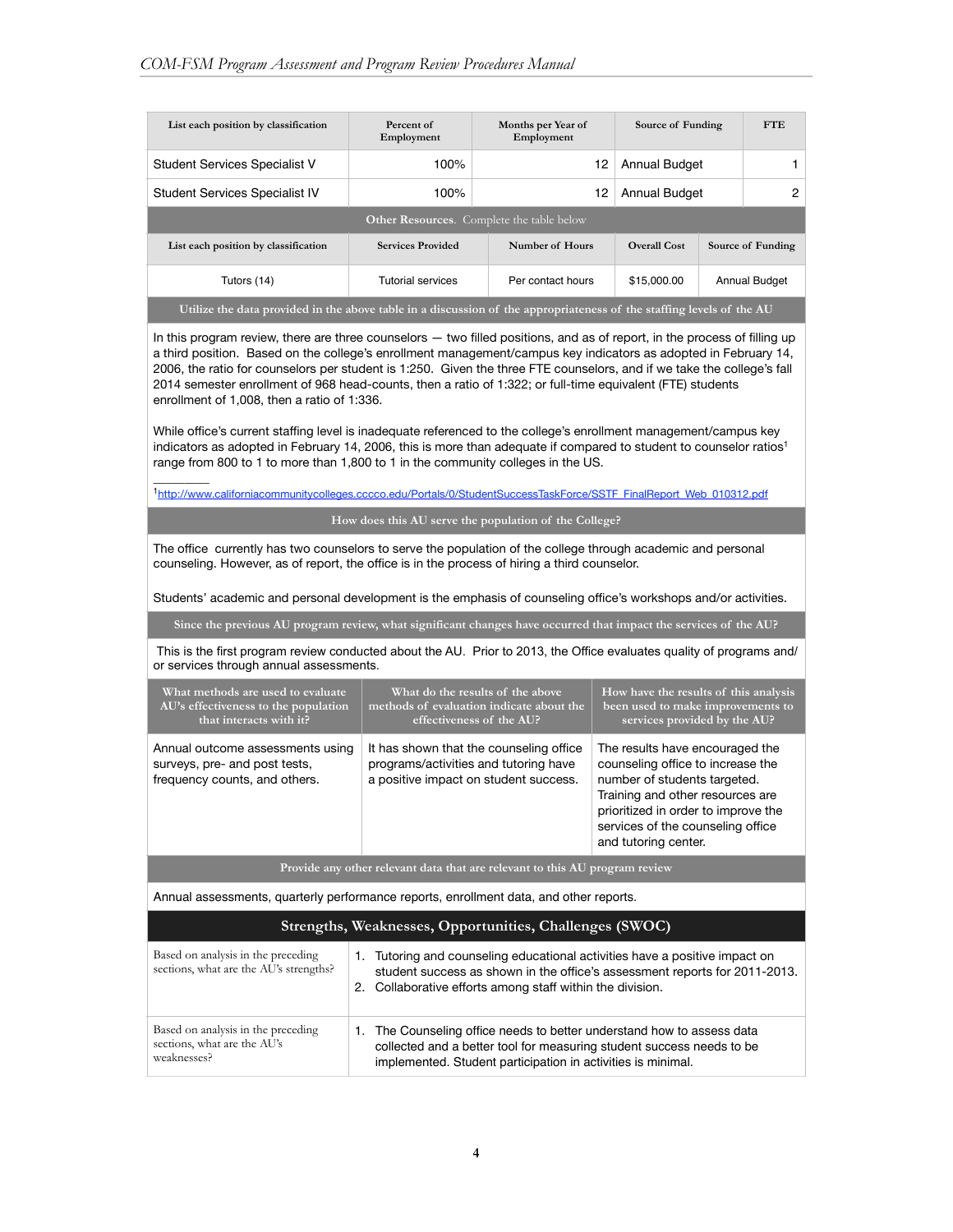| Based on analysis in the preceding<br>sections, what opportunities existing<br>for the AU?                                                                                                                                                                                                                                                                                                                                                                                                                                                                          | 1. To generally improve in all areas with cross training.<br>2. Network with student and faculty to increase student participation in<br>activities conducted by the office. |                                                                                                                                           |                          |                                      |                              |
|---------------------------------------------------------------------------------------------------------------------------------------------------------------------------------------------------------------------------------------------------------------------------------------------------------------------------------------------------------------------------------------------------------------------------------------------------------------------------------------------------------------------------------------------------------------------|------------------------------------------------------------------------------------------------------------------------------------------------------------------------------|-------------------------------------------------------------------------------------------------------------------------------------------|--------------------------|--------------------------------------|------------------------------|
| Based on analysis in the preceding<br>sections, what challenges exist for the<br>AU?                                                                                                                                                                                                                                                                                                                                                                                                                                                                                | 1.<br>2. Decrease of funding.                                                                                                                                                | Declining two counselors are currently working at the National Campus and it<br>is not sufficient to serve all of the student population. |                          |                                      |                              |
|                                                                                                                                                                                                                                                                                                                                                                                                                                                                                                                                                                     |                                                                                                                                                                              | Evaluation of Processes used by AU                                                                                                        |                          |                                      |                              |
| Describe any on-going systematic method used to evaluate the efficacy of processes used by the AU.                                                                                                                                                                                                                                                                                                                                                                                                                                                                  |                                                                                                                                                                              |                                                                                                                                           |                          |                                      |                              |
| All activities are based on assessment plans. Allocation of funding is based on assessment plans.                                                                                                                                                                                                                                                                                                                                                                                                                                                                   |                                                                                                                                                                              |                                                                                                                                           |                          |                                      |                              |
| Provide example (s) of how this AU program review has led to continuous quality improvement                                                                                                                                                                                                                                                                                                                                                                                                                                                                         |                                                                                                                                                                              |                                                                                                                                           |                          |                                      |                              |
| The office no longer focus on measuring process output measures and service area (operational) outcomes, but<br>rather student learning outcomes. Objectives and goals have become focused on student learning outcomes.                                                                                                                                                                                                                                                                                                                                            |                                                                                                                                                                              |                                                                                                                                           |                          |                                      |                              |
| Program review has also helped to identify gaps and weaknesses, and areas to improve.                                                                                                                                                                                                                                                                                                                                                                                                                                                                               |                                                                                                                                                                              | <b>Service Area Outcomes Assessment</b>                                                                                                   |                          |                                      |                              |
|                                                                                                                                                                                                                                                                                                                                                                                                                                                                                                                                                                     |                                                                                                                                                                              | List AU's Service Area Outcomes by completing the expandable table below                                                                  |                          |                                      |                              |
| <b>Service Area Outcomes</b>                                                                                                                                                                                                                                                                                                                                                                                                                                                                                                                                        |                                                                                                                                                                              | Date Assessment<br>Completed                                                                                                              | Date(s) Data<br>Analyzed | Date(s) Data Used<br>for Improvement | Number of Cycle<br>Completed |
| 2010-2012 Assessment Cycle<br>1. 10% of the students who participate in<br>career awareness/education workshops<br>and activities provided by the counseling<br>office will exhibit increased awareness<br>about their career choices<br>2. 10% of students participating in alcohol<br>awareness and education through<br>counseling and educational events will<br>exhibit increased knowledge about the<br>effects of alcohol.<br>3. At least 5% of students who utilize<br>the tutoring services will pass the course<br>tutored by the end of each<br>semester |                                                                                                                                                                              | September 2012                                                                                                                            | September 2012           | FY 2012-2013                         | 1                            |
| 2012-2013 Assessment Cycle<br>1. Students who utilize tutoring services will<br>pass the course tutored by the end of the<br>semester.<br>2. Students who receive transfer advising will<br>exhibit increased knowledge about schools<br>abroad.<br>3. Students will engage in workshops,<br>lectures, and programs to increase their<br>academic and professional growth and<br>development.                                                                                                                                                                       |                                                                                                                                                                              | August 2013                                                                                                                               | August 2013              | FY 2013-2014                         | 1                            |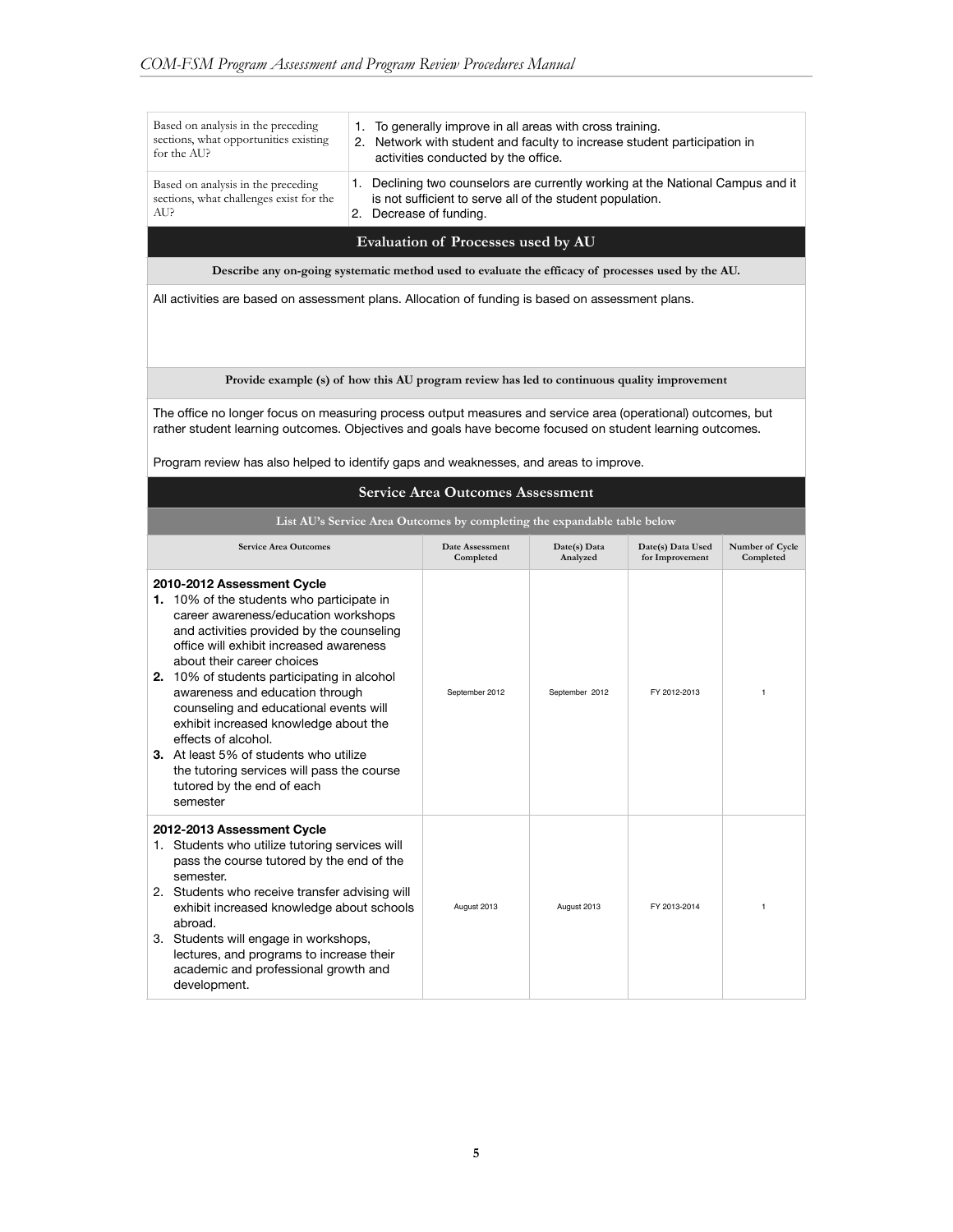| 2013-2014 Assessment Cycle<br>1. Students who utilized the tutoring service<br>will pass the course tutored by the end of<br>the semester.<br>2. Students who received transfer advising<br>will exhibit increased knowledge about<br>schools abroad.<br>3. Students will engage in career<br>development workshops, lectures, and<br>programs to enhance their professional<br>growth and development. |                                                                                                                                                                                                          | <b>July 2014</b>                                                                                                                                            | <b>July 2014</b>            | FY 2014-2015                 | 1                     |  |
|---------------------------------------------------------------------------------------------------------------------------------------------------------------------------------------------------------------------------------------------------------------------------------------------------------------------------------------------------------------------------------------------------------|----------------------------------------------------------------------------------------------------------------------------------------------------------------------------------------------------------|-------------------------------------------------------------------------------------------------------------------------------------------------------------|-----------------------------|------------------------------|-----------------------|--|
|                                                                                                                                                                                                                                                                                                                                                                                                         |                                                                                                                                                                                                          | AU Assessment. Complete the expandable table below                                                                                                          |                             |                              |                       |  |
| Outcome<br><b>Numbers</b>                                                                                                                                                                                                                                                                                                                                                                               | <b>Intended Outcomes</b>                                                                                                                                                                                 | <b>Means of Assessment</b>                                                                                                                                  | <b>Criteria for Success</b> | Summary of Data<br>Collected | <b>Use of Results</b> |  |
| 2010-2012<br><b>CS</b><br>Outcome 1                                                                                                                                                                                                                                                                                                                                                                     | 10% of the students who<br>participate in career awareness/<br>education workshops and activities<br>provided by the counseling office<br>will exhibit increased awareness<br>about their career choices | Appendix A, 2010-2012 CS Annual Assessment Report, or http://<br>wiki.comfsm.fm/@api/deki/files/1586/=FY2010_12_SSNCCS_WS123.pdf                            |                             |                              |                       |  |
| 2010-2012<br><b>CS</b><br>Outcome 2                                                                                                                                                                                                                                                                                                                                                                     | 10% of students participating in<br>alcohol awareness and education<br>through counseling and educational<br>events will exhibit increased<br>knowledge about the effects of<br>alcohol.                 | Appendix A, 2010-2012 CS Annual Assessment Report, or http://<br>wiki.comfsm.fm/@api/deki/files/1586/=FY2010_12_SSNCCS_WS123.pdf                            |                             |                              |                       |  |
| 2010-2012<br><b>CS</b><br>Outcome<br>1ome 3                                                                                                                                                                                                                                                                                                                                                             | At least 5% of students who utilize<br>the tutoring services will pass the<br>course tutored by the end of each<br>semester                                                                              | Appendix A, 2010-2012 CS Annual Assessment Report, or http://<br>wiki.comfsm.fm/@api/deki/files/1586/=FY2010_12_SSNCCS_WS123.pdf                            |                             |                              |                       |  |
| 2012-2013<br><b>CS</b><br>Outcome 1                                                                                                                                                                                                                                                                                                                                                                     | Students who utilize tutoring<br>services will pass the course<br>tutored by the end of the semester.                                                                                                    | Appendix B, 2012-2013 CS Annual Assessment Report, or http://<br>wiki.comfsm.fm/@api/deki/files/4112/<br>=2012-2013 CS Annual Assessment Report-TracDat.pdf |                             |                              |                       |  |
| 2012-2013<br><b>CS</b><br>Outcome 2                                                                                                                                                                                                                                                                                                                                                                     | Students who receive transfer<br>advising will exhibit increased<br>knowledge about schools abroad.                                                                                                      | Appendix B, 2012-2013 CS Annual Assessment Report, or http://<br>wiki.comfsm.fm/@api/deki/files/4112/<br>=2012-2013_CS_Annual_Assessment_Report-TracDat.pdf |                             |                              |                       |  |
| 2012-2013<br>CS<br>Outcome 3                                                                                                                                                                                                                                                                                                                                                                            | Students will engage in workshops,<br>lectures, and programs to increase<br>their academic and professional<br>growth and development.                                                                   | Appendix B, 2012-2013 CS Annual Assessment Report, or http://<br>wiki.comfsm.fm/@api/deki/files/4112/<br>=2012-2013 CS Annual Assessment Report-TracDat.pdf |                             |                              |                       |  |
| 2013-2014<br>CS<br>Outcome 1                                                                                                                                                                                                                                                                                                                                                                            | Students who utilized the tutoring<br>service will pass the course tutored<br>by the end of the semester.                                                                                                | Appendix C, 2012-2014 CS Annual Assessment Report, or http://<br>wiki.comfsm.fm/@api/deki/files/4111/<br>=2013-2014_CS_Annual_Assessment_Report-TracDat.pdf |                             |                              |                       |  |
| 2013-2014<br>CS<br>Outcome 2                                                                                                                                                                                                                                                                                                                                                                            | Students who received transfer<br>advising will exhibit increased<br>knowledge about schools abroad.                                                                                                     | Appendix C, 2012-2014 CS Annual Assessment Report, or http://<br>wiki.comfsm.fm/@api/deki/files/4111/<br>=2013-2014 CS Annual Assessment Report-TracDat.pdf |                             |                              |                       |  |
| 2013-2014<br>Students will engage in career<br>CS<br>development workshops, lectures,<br>Outcome 3<br>and programs to enhance their<br>professional growth and<br>development.                                                                                                                                                                                                                          |                                                                                                                                                                                                          | Appendix C, 2012-2014 CS Annual Assessment Report, or http://<br>wiki.comfsm.fm/@api/deki/files/4111/<br>=2013-2014_CS_Annual_Assessment_Report-TracDat.pdf |                             |                              |                       |  |
|                                                                                                                                                                                                                                                                                                                                                                                                         | How has AU's assessment of Service Area Outcomes led to improvements in services provided to patrons                                                                                                     |                                                                                                                                                             |                             |                              |                       |  |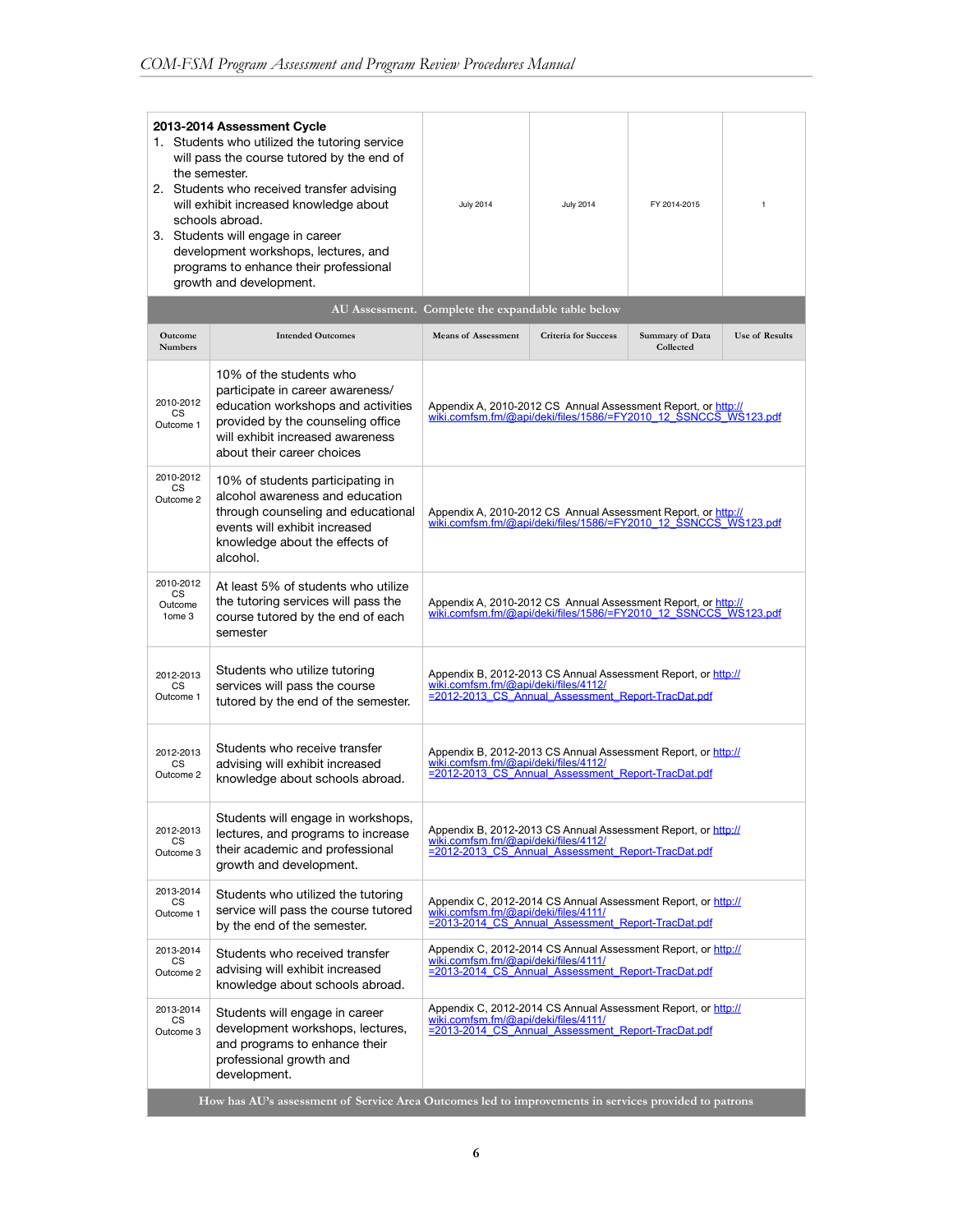Results of the annual assessments inform actionable improvement plans aimed at addressing "gaps" (or areas requiring improvement), areas of strengths that should be maintained. Results of annual assessments also inform resource allocation.

#### **What challenges remain to make the AU more effective?**

See preceding section on "weaknesses and challenges."

**Describe how the AU's Service Area Outcomes are linked to the Institutional Strategic Goals**

| <b>Institutional Strategic Goals</b>                                                                                                                                                                                                                                                                                                                                                                                                                                  | <b>AU Service Area Outcomes</b>                                                                                                                                                                                                                                                                                                                                                                                                                                                                                                                                                   | Linkages                                                 |
|-----------------------------------------------------------------------------------------------------------------------------------------------------------------------------------------------------------------------------------------------------------------------------------------------------------------------------------------------------------------------------------------------------------------------------------------------------------------------|-----------------------------------------------------------------------------------------------------------------------------------------------------------------------------------------------------------------------------------------------------------------------------------------------------------------------------------------------------------------------------------------------------------------------------------------------------------------------------------------------------------------------------------------------------------------------------------|----------------------------------------------------------|
| 2008-2012 Strategic Goals<br>2. Provide institutional support to<br>foster student success and<br>satisfaction.<br>9. Provide for continuous<br>improvement of programs,<br>services and college<br>environment.                                                                                                                                                                                                                                                      | 2010-2012 Assessment Cycle<br>1. 10% of the students who<br>participate in career awareness/<br>education workshops and activities<br>provided by the counseling office<br>will exhibit increased awareness<br>about their career choices<br>2. 10% of students participating in<br>alcohol awareness and education<br>through counseling and<br>educational events will exhibit<br>increased knowledge about the<br>effects of alcohol.<br><b>3.</b> At least 5% of students who utilize<br>the tutoring services will pass the<br>course tutored by the end of each<br>semester | ACCJC IIB, now ACCJC IIC, and<br>strategic goals 2 and 9 |
| 2013-2017 Strategic Directions<br>1. Focus on student success.<br>2. Emphasize academic offerings<br>in service to national needs.<br>3. Be financially sound, fiscally<br>responsible, and build resources<br>in anticipation of future needs.<br>4. Invest in and build a strong<br>capacity in human capital.<br>5. Become a learning organization<br>through development of a<br>learning culture guided by<br>learning leaders.<br>6. Evoke an image of quality. | 2012-2013 Assessment Cycle<br>1. Students who utilize tutoring<br>services will pass the course<br>tutored by the end of the semester.<br>2. Students who receive transfer<br>advising will exhibit increased<br>knowledge about schools abroad.<br>3. Students will engage in<br>workshops, lectures, and<br>programs to increase their<br>academic and professional growth<br>and development.                                                                                                                                                                                  | ACCJC IIC, IEMP SS2, 2.2 SS3,<br>2.8, SD1                |
|                                                                                                                                                                                                                                                                                                                                                                                                                                                                       | 2013-2014 Assessment Cycle<br>1. Students who utilized the tutoring<br>service will pass the course tutored<br>by the end of the semester.<br>2. Students who received transfer<br>advising will exhibit increased<br>knowledge about schools abroad.<br>3. Students will engage in career<br>development workshops, lectures,<br>and programs to enhance their<br>professional growth and<br>development.                                                                                                                                                                        | ACCJC IIC, IEMP SS2, 2.2 SS3,<br>2.8, SD1                |
|                                                                                                                                                                                                                                                                                                                                                                                                                                                                       | <b>Evaluation of Progress toward previous Goals</b>                                                                                                                                                                                                                                                                                                                                                                                                                                                                                                                               |                                                          |
|                                                                                                                                                                                                                                                                                                                                                                                                                                                                       | List the goals from AU's previous program review                                                                                                                                                                                                                                                                                                                                                                                                                                                                                                                                  |                                                          |
| There were no program reviews done before.                                                                                                                                                                                                                                                                                                                                                                                                                            |                                                                                                                                                                                                                                                                                                                                                                                                                                                                                                                                                                                   |                                                          |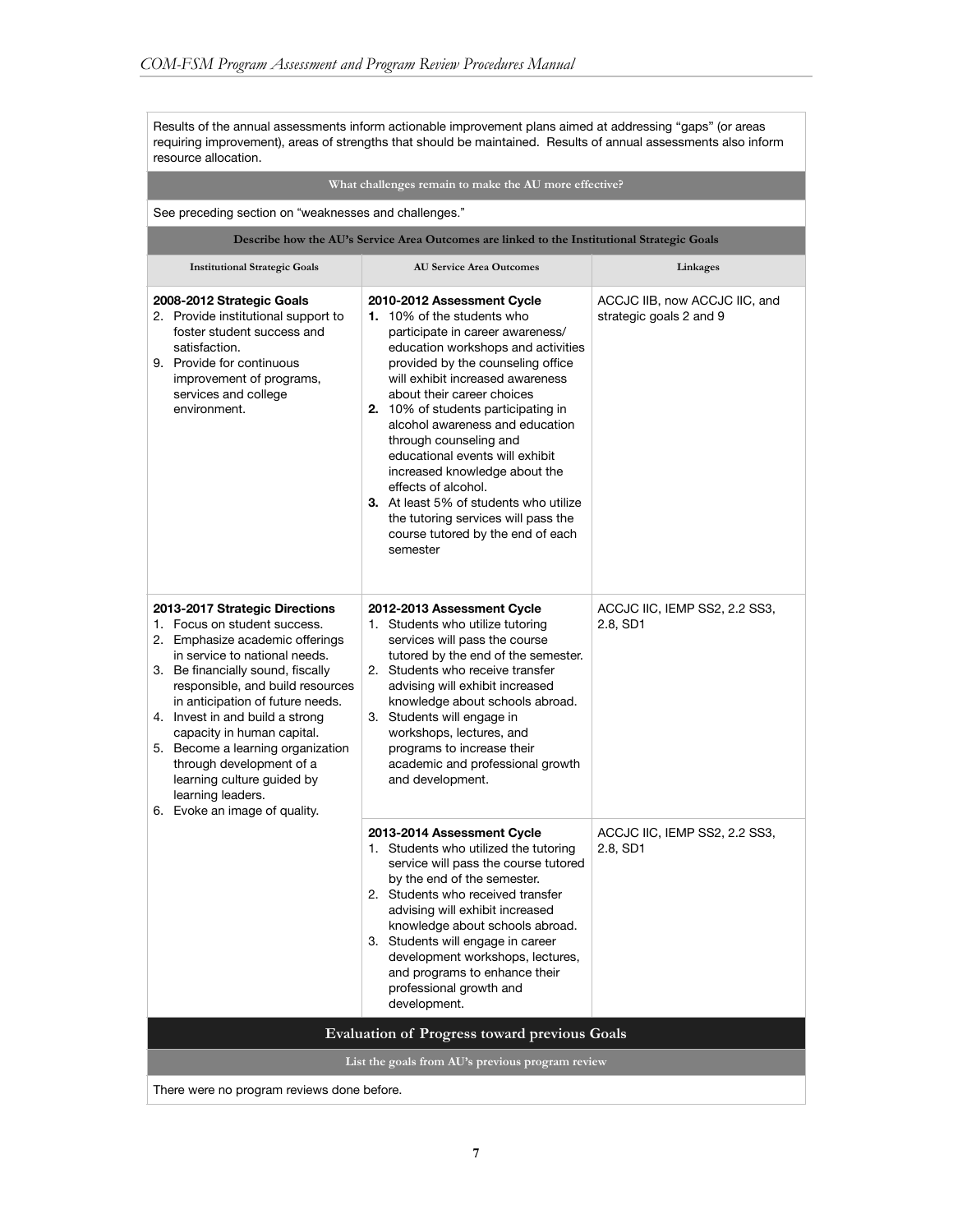| Describe the level of success achieved in goals listed above                                         |                                                                                                                                                                                                                                                                                                                                                                                                                                                                                                                                                                                                                                                                                                                                                                                                                                                                                                      |                                                                                                                                                                                                                                                                                          |                                                                                                                                                                          |  |
|------------------------------------------------------------------------------------------------------|------------------------------------------------------------------------------------------------------------------------------------------------------------------------------------------------------------------------------------------------------------------------------------------------------------------------------------------------------------------------------------------------------------------------------------------------------------------------------------------------------------------------------------------------------------------------------------------------------------------------------------------------------------------------------------------------------------------------------------------------------------------------------------------------------------------------------------------------------------------------------------------------------|------------------------------------------------------------------------------------------------------------------------------------------------------------------------------------------------------------------------------------------------------------------------------------------|--------------------------------------------------------------------------------------------------------------------------------------------------------------------------|--|
| Goals from previous AU Program Review                                                                |                                                                                                                                                                                                                                                                                                                                                                                                                                                                                                                                                                                                                                                                                                                                                                                                                                                                                                      | <b>Level of Success Achieved</b>                                                                                                                                                                                                                                                         |                                                                                                                                                                          |  |
| Not applicable                                                                                       |                                                                                                                                                                                                                                                                                                                                                                                                                                                                                                                                                                                                                                                                                                                                                                                                                                                                                                      | Not applicable                                                                                                                                                                                                                                                                           |                                                                                                                                                                          |  |
| In cases where resources were allocated toward goals, evaluate the efficacy of that spending         |                                                                                                                                                                                                                                                                                                                                                                                                                                                                                                                                                                                                                                                                                                                                                                                                                                                                                                      |                                                                                                                                                                                                                                                                                          |                                                                                                                                                                          |  |
| Goals from previous AU Program Review                                                                |                                                                                                                                                                                                                                                                                                                                                                                                                                                                                                                                                                                                                                                                                                                                                                                                                                                                                                      | <b>Resources Allocated</b>                                                                                                                                                                                                                                                               | <b>Efficacy of Spending</b>                                                                                                                                              |  |
| Not applicable                                                                                       |                                                                                                                                                                                                                                                                                                                                                                                                                                                                                                                                                                                                                                                                                                                                                                                                                                                                                                      | Not applicable                                                                                                                                                                                                                                                                           | Not applicable                                                                                                                                                           |  |
|                                                                                                      |                                                                                                                                                                                                                                                                                                                                                                                                                                                                                                                                                                                                                                                                                                                                                                                                                                                                                                      | Short-Term and Long-Term Goals                                                                                                                                                                                                                                                           |                                                                                                                                                                          |  |
|                                                                                                      |                                                                                                                                                                                                                                                                                                                                                                                                                                                                                                                                                                                                                                                                                                                                                                                                                                                                                                      | from the information provided in the program review. Use a separate table for each additional goal                                                                                                                                                                                       | Using the table below, list the short and long term goals (a minimum of two for each) for the AU. These goals should follow logically                                    |  |
|                                                                                                      |                                                                                                                                                                                                                                                                                                                                                                                                                                                                                                                                                                                                                                                                                                                                                                                                                                                                                                      | Short-Term Goals 1 (Two-Year Cycle)                                                                                                                                                                                                                                                      |                                                                                                                                                                          |  |
| <b>Identify Goal</b>                                                                                 |                                                                                                                                                                                                                                                                                                                                                                                                                                                                                                                                                                                                                                                                                                                                                                                                                                                                                                      | Increase student retention                                                                                                                                                                                                                                                               |                                                                                                                                                                          |  |
| Describe the plan to achieve the<br>goal (i.e., action plan)                                         | 1. Support Enhance and promote tutoring services.<br>2. Provide one training per semester on effective tutoring services to all tutors to<br>ensure efficient and quality services.<br>3. Coordinate and collaborate with faculty and other support services staff by<br>conducting at least one meeting per year in order to develop, improve and<br>implement effective tutoring services including timely referrals of academically<br>at-risk students for appropriate interventions.<br>4. Provide routine advertisements and other similar forms of announcements<br>about the tutoring services by posting either electronic or print forms of media<br>for increased awareness of the stakeholders.<br>5.<br>Hiring of tutors will be based on a tutor 's ability to tutor in multi subject<br>areas to minimize number of tutors hired but increase the number in subject<br>areas tutored. |                                                                                                                                                                                                                                                                                          |                                                                                                                                                                          |  |
| What measurable outcome is<br>anticipated for this goal?                                             |                                                                                                                                                                                                                                                                                                                                                                                                                                                                                                                                                                                                                                                                                                                                                                                                                                                                                                      | the end of each semester.                                                                                                                                                                                                                                                                | 50% of students who utilize the tutoring services will pass the course tutored by                                                                                        |  |
| What specific aspects of this goal<br>can be accomplished without<br>additional financial resources? |                                                                                                                                                                                                                                                                                                                                                                                                                                                                                                                                                                                                                                                                                                                                                                                                                                                                                                      |                                                                                                                                                                                                                                                                                          |                                                                                                                                                                          |  |
|                                                                                                      |                                                                                                                                                                                                                                                                                                                                                                                                                                                                                                                                                                                                                                                                                                                                                                                                                                                                                                      | Short-Term Goals 2 (Two-Year Cycle)                                                                                                                                                                                                                                                      |                                                                                                                                                                          |  |
| <b>Identify Goal</b>                                                                                 |                                                                                                                                                                                                                                                                                                                                                                                                                                                                                                                                                                                                                                                                                                                                                                                                                                                                                                      | Promote professional growth and development.                                                                                                                                                                                                                                             |                                                                                                                                                                          |  |
| Describe the plan to achieve the<br>goal (i.e., action plan)                                         |                                                                                                                                                                                                                                                                                                                                                                                                                                                                                                                                                                                                                                                                                                                                                                                                                                                                                                      | 1. Provide one resume/interview workshop per semester.<br>2. Distribute students with informational brochures and other similar forms of<br>printed campaign materials and online sources and websites on prospective<br>careers and jobs.<br>3. Provide one online job search workshop. |                                                                                                                                                                          |  |
| What measurable outcome is<br>anticipated for this goal?                                             | 1. 80% of the students that attend the workshop will demonstrate an increase<br>knowledge regarding career and professional growth.<br>2. 80% of students that attend workshops will be able to identify at least two<br>vacancies using online websites.                                                                                                                                                                                                                                                                                                                                                                                                                                                                                                                                                                                                                                            |                                                                                                                                                                                                                                                                                          |                                                                                                                                                                          |  |
| What specific aspects of this goal<br>can be accomplished without<br>additional financial resources? |                                                                                                                                                                                                                                                                                                                                                                                                                                                                                                                                                                                                                                                                                                                                                                                                                                                                                                      | for agency (ies) representatives).                                                                                                                                                                                                                                                       | This goal will be accomplished without additional funding. We might invite outside<br>agencies assist with online job search workshop. (For this, lunch will be provided |  |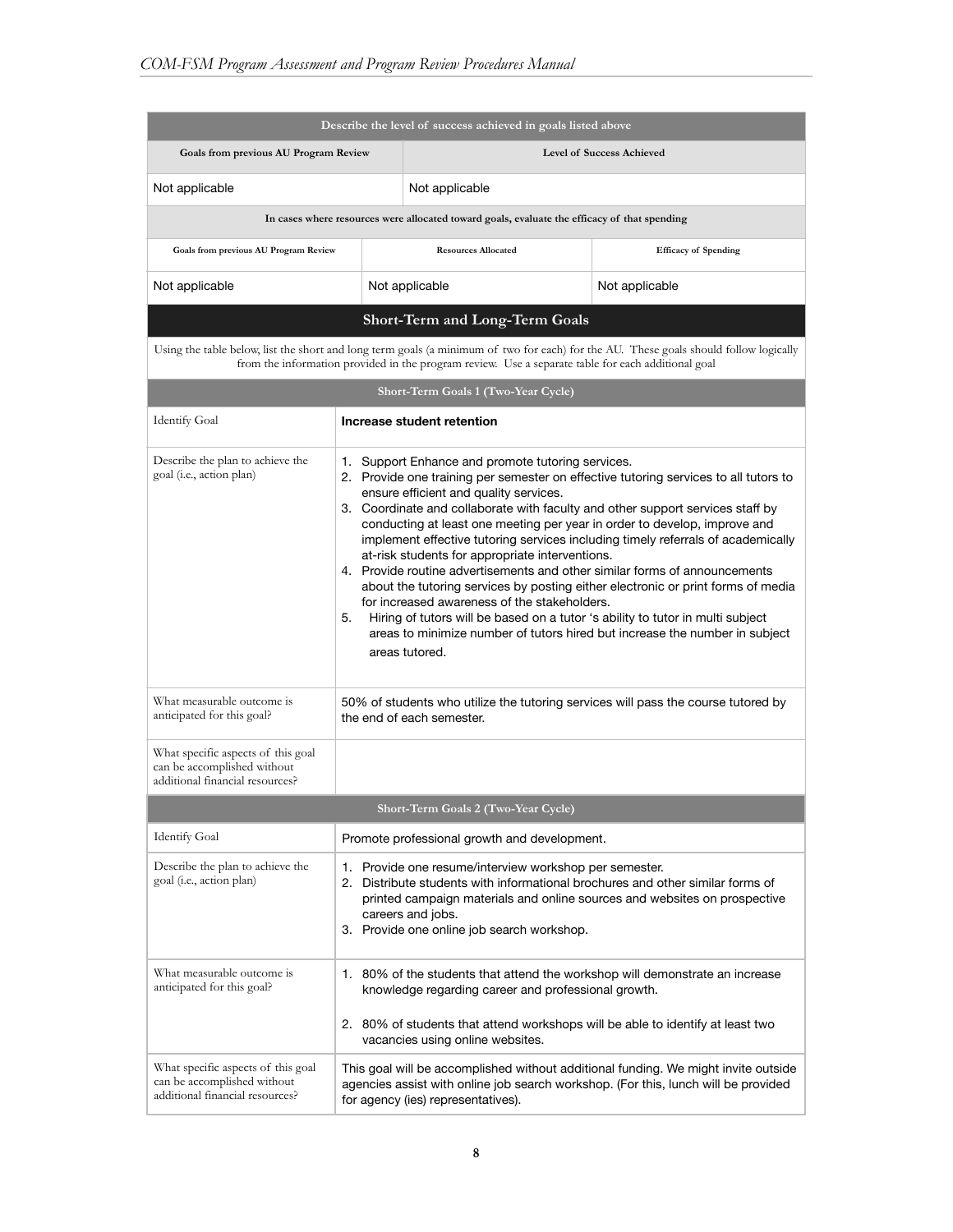| Long-Term Goals 1 (Five-Year Cycle)                                                                  |                                                                                                           |                                                                          |                                                                                                                                                                                                                                                                    |  |  |
|------------------------------------------------------------------------------------------------------|-----------------------------------------------------------------------------------------------------------|--------------------------------------------------------------------------|--------------------------------------------------------------------------------------------------------------------------------------------------------------------------------------------------------------------------------------------------------------------|--|--|
| <b>Identify Goal</b>                                                                                 |                                                                                                           | Promote and enhance accessibility of counseling services.                |                                                                                                                                                                                                                                                                    |  |  |
| Describe the plan to achieve the<br>goal (i.e., action plan)                                         |                                                                                                           | Utilize the social media to deliver counseling services to the students. |                                                                                                                                                                                                                                                                    |  |  |
| What measurable outcome is<br>anticipated for this goal?                                             |                                                                                                           | counseling social media pages (Facebook, twitter, and etc)               | 90% of student population will be able to access counseling services through the                                                                                                                                                                                   |  |  |
| What specific aspects of this goal<br>can be accomplished without<br>additional financial resources? |                                                                                                           |                                                                          | Through social media services, additional financial resources may not be needed.                                                                                                                                                                                   |  |  |
|                                                                                                      |                                                                                                           | Long-Term Goals 2 (Five-Year Cycle)                                      |                                                                                                                                                                                                                                                                    |  |  |
| <b>Identify Goal</b>                                                                                 |                                                                                                           | Promote and enhance accessibility of tutoring services.                  |                                                                                                                                                                                                                                                                    |  |  |
| Describe the plan to achieve the<br>goal (i.e., action plan)                                         |                                                                                                           | Utilize media services to deliver tutorial services to students.         |                                                                                                                                                                                                                                                                    |  |  |
| What measurable outcome is<br>anticipated for this goal?                                             | tutorial services.                                                                                        |                                                                          | 90% of student population will be able to access tutoring services through on-line                                                                                                                                                                                 |  |  |
| What specific aspects of this goal<br>can be accomplished without<br>additional financial resources? | By putting to practice the use of the Copley Retention system, it may not require<br>financial resources. |                                                                          |                                                                                                                                                                                                                                                                    |  |  |
|                                                                                                      |                                                                                                           | <b>Requests for Resources</b>                                            |                                                                                                                                                                                                                                                                    |  |  |
|                                                                                                      |                                                                                                           | review.                                                                  | Complete a new table for each short-term and long-term goals listed in the immediately preceding section that would require<br>additional financial resources. These requests for resources must follow logically from the information provided in this AU program |  |  |
|                                                                                                      |                                                                                                           | o Short-Term Goal<br>o Long-Term Goal                                    |                                                                                                                                                                                                                                                                    |  |  |
| <b>Goal Number and Goal Description</b>                                                              |                                                                                                           |                                                                          |                                                                                                                                                                                                                                                                    |  |  |
| Type of Resources                                                                                    |                                                                                                           | <b>Requested Dollar Amount</b>                                           | <b>Potential Funding Source</b>                                                                                                                                                                                                                                    |  |  |
|                                                                                                      |                                                                                                           |                                                                          |                                                                                                                                                                                                                                                                    |  |  |
|                                                                                                      |                                                                                                           |                                                                          |                                                                                                                                                                                                                                                                    |  |  |
|                                                                                                      |                                                                                                           |                                                                          |                                                                                                                                                                                                                                                                    |  |  |
| o Short-Term Goal<br>o Long-Term Goal                                                                |                                                                                                           |                                                                          |                                                                                                                                                                                                                                                                    |  |  |
|                                                                                                      | <b>Goal Number and Goal Description</b>                                                                   |                                                                          |                                                                                                                                                                                                                                                                    |  |  |
| <b>Type of Resources</b>                                                                             |                                                                                                           | <b>Requested Dollar Amount</b>                                           | <b>Potential Funding Source</b>                                                                                                                                                                                                                                    |  |  |
|                                                                                                      |                                                                                                           |                                                                          |                                                                                                                                                                                                                                                                    |  |  |

L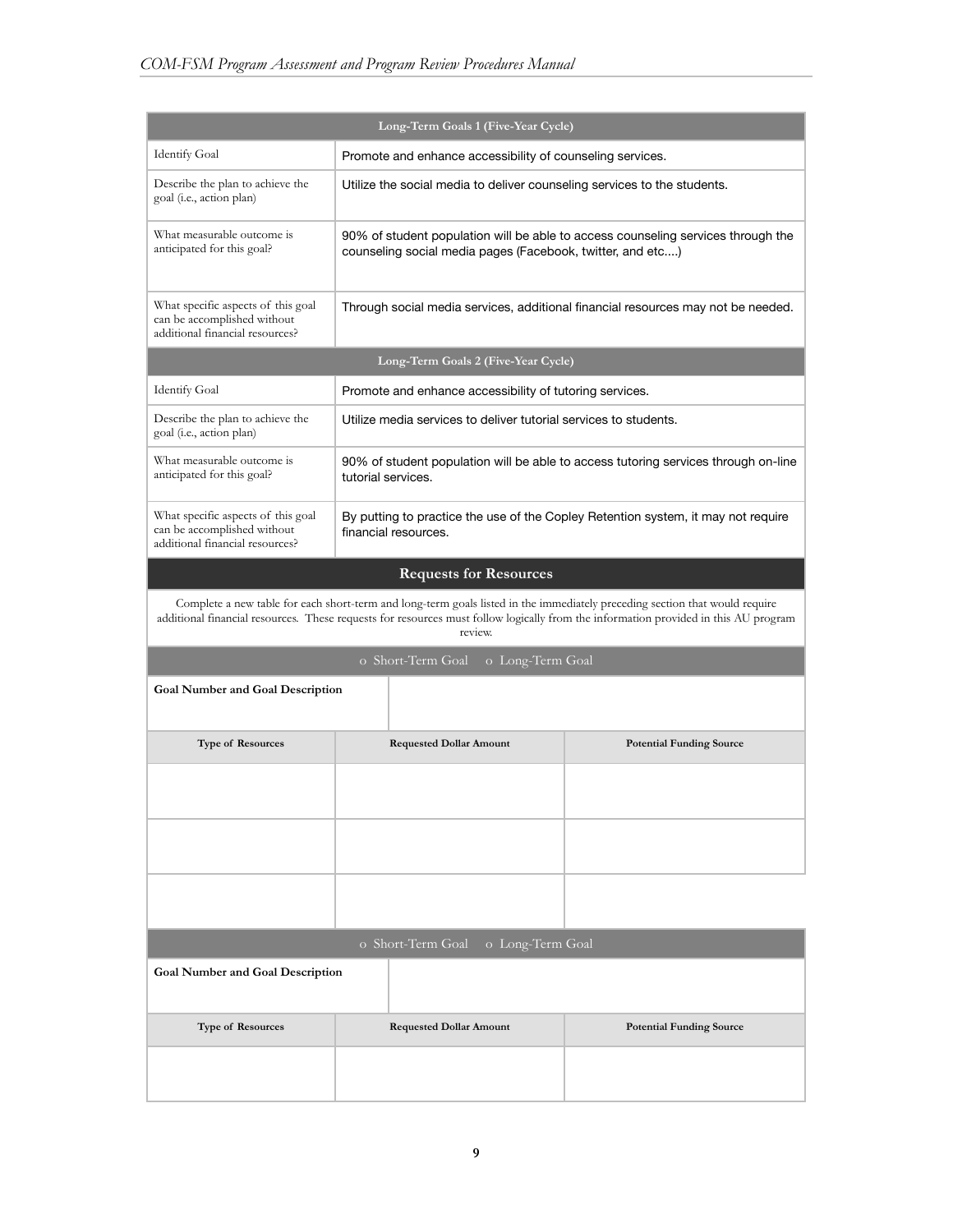| <b>AU Program Review Summary</b>                                                                                                                                                                                               |  |  |  |  |  |  |
|--------------------------------------------------------------------------------------------------------------------------------------------------------------------------------------------------------------------------------|--|--|--|--|--|--|
| This section provides the reader with an overview of the highlights, themes, and key segments of the AU program review. It should<br>include new information that is not mentioned in the preceding sections of this document. |  |  |  |  |  |  |
|                                                                                                                                                                                                                                |  |  |  |  |  |  |
|                                                                                                                                                                                                                                |  |  |  |  |  |  |
|                                                                                                                                                                                                                                |  |  |  |  |  |  |
| <b>Response Page</b>                                                                                                                                                                                                           |  |  |  |  |  |  |
| AU Vice President or appropriate immediate Management Supervisor                                                                                                                                                               |  |  |  |  |  |  |
| $\Box$ I concur with the findings contained in this AU program review.                                                                                                                                                         |  |  |  |  |  |  |
| I concur with the findings contained in this AU program review with following exceptions (include a narrative<br>explaining the basis for each exception):                                                                     |  |  |  |  |  |  |
|                                                                                                                                                                                                                                |  |  |  |  |  |  |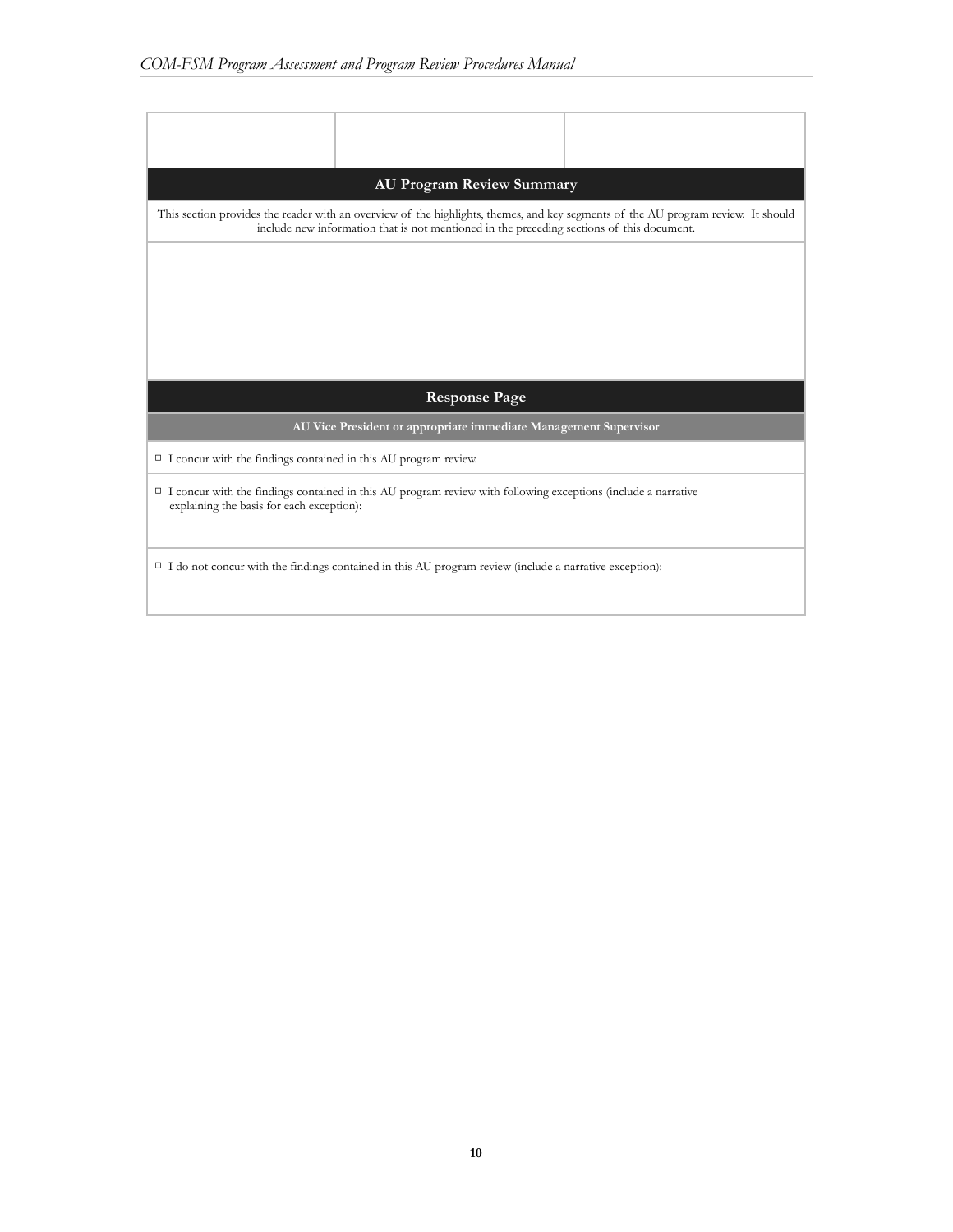## College of Micronesia-FSM

# **Counseling Office Department of Student Services**

By

**Penselynn Etse Sam** Lead Counselor

September 21, 2012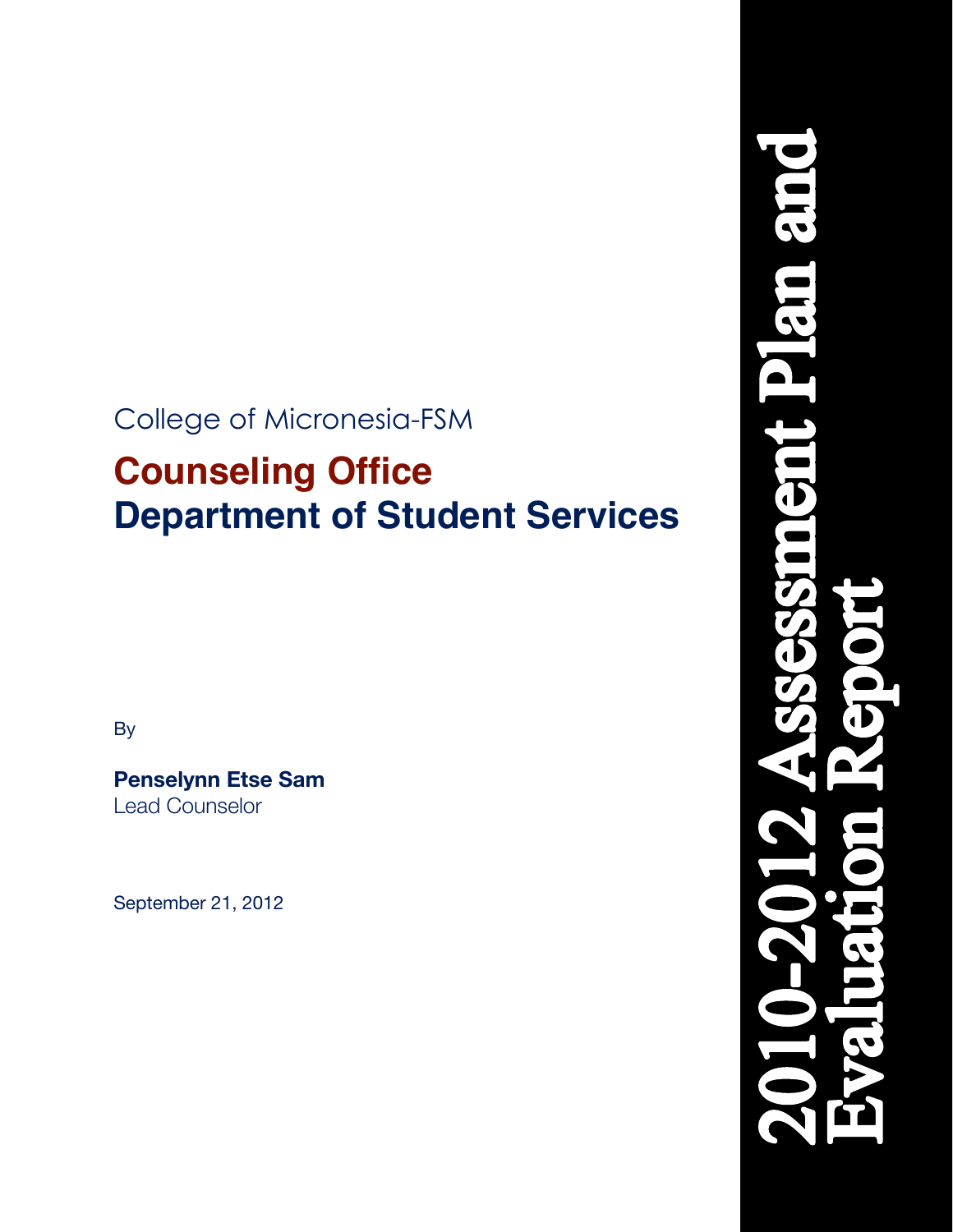### **Institutional Mission**

Historically diverse, uniquely Micronesian and globally connected, the **College of Micronesia-FSM** is a continuously improving and student centered institute of higher education. The college is committed to assisting in the development of the Federated States of Micronesia by providing academic, career and technical educational opportunities for student learning.

## **Institutional Strategic Goal Supported**

#### **Strategic Goal 2**

Provide institutional support to foster student success and satisfaction

- 1. Promote strategic enrollment management for the College
- 2. Become more student-centered in the development of specific college system policies and procedures
- 3. Promote timely college tenure and graduation of students with mastery of array of core learning objectives, including civic-mindedness and self-value
- 4. Develop a student-friendly campus environment that encourages and enables students to be health conscious

#### **Strategic goal 9**

- 1. Provide for continuous improvement of programs, service and college environment
- 2. Improve institutional assessment and evaluation
- 3. Integrate planning, evaluation and resource allocation for continuous improvement
- 4. Increase research and data driven decision making
- 5. Develop an integrated data system

#### **Department's Mission Statement**

The **Department of Student Services** promotes student success and supports student learning with an increased sense of value and importance it holds for the enhancement of all aspects of student life and learning at the College of Micronesia-FSM.

#### **Unit or Program's Mission Statement**

The Counseling division's mission is to encourage, support, and assist students in their pursuit of higher education by providing counseling and educational services to deal with personal, interpersonal, professional, and academic issues.

#### **Services**

The Counseling division's services include:

- 1. Personal counseling
- 2. Career counseling
- 3. Alcohol counseling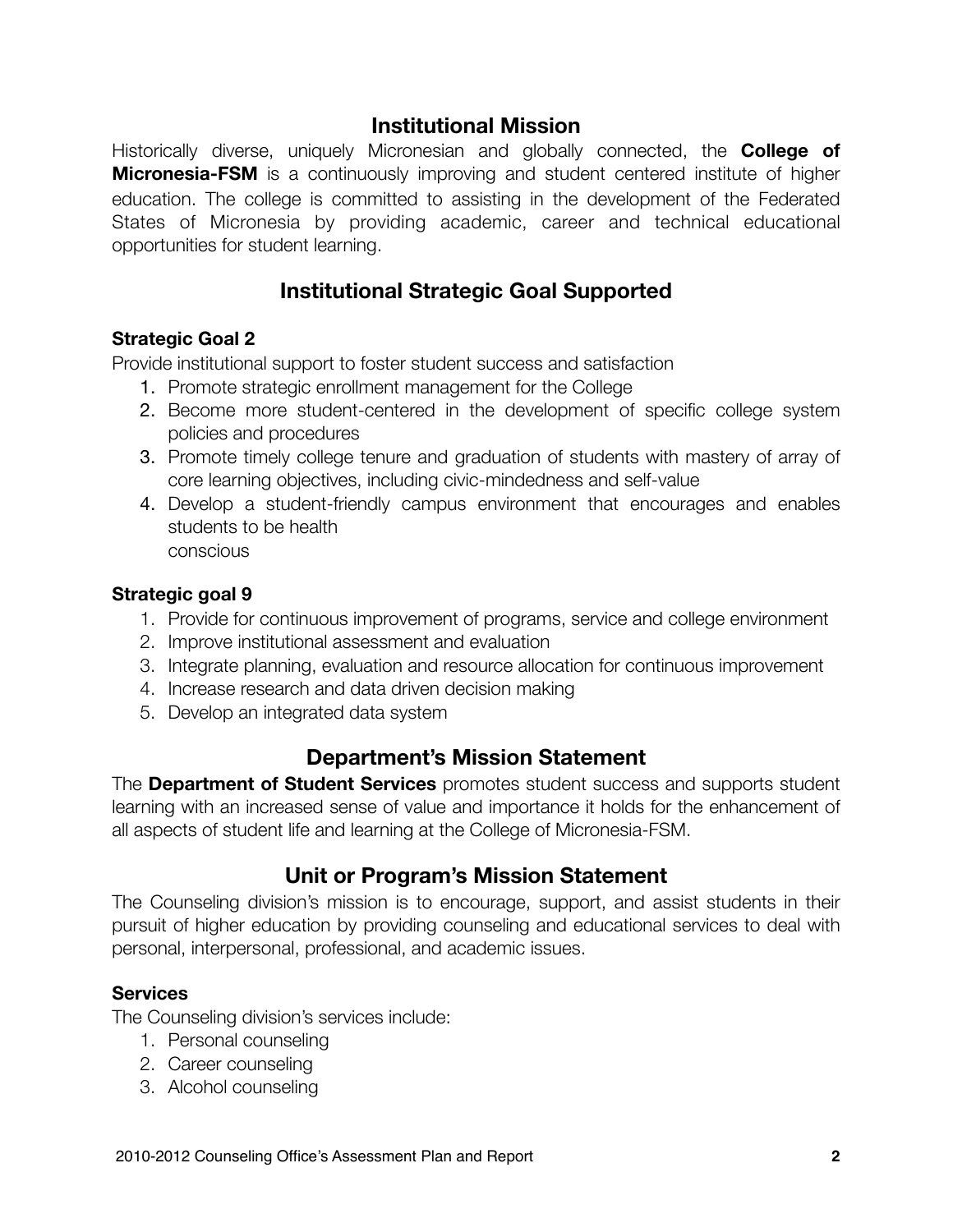- 4. Academic counseling and advising
- 5. Providing transfer information
- 6. Providing scholarship information
- 7. Providing work-preparedness information
- 8. Coordinating workshops and awareness activities

## **Unit's Goals**

Increase student's retention.

## **Unit's Objectives**

**Objective 1. Students who participate in career awareness/education workshops and activities provided by the Counseling Office will exhibit increase awareness about their career choices.**

#### **Strategies**

- 1. Three counselors will inform students of the education and career resources available through advising and workshops.
- 2. Three counselors to coordinate and facilitate at least three career opportunities awareness activities each semester.
- 3. Conduct two workshops relating to employment skills each semester.

#### **Objective 2. Students participating in alcohol awareness and education through counseling and educational events will exhibit increased knowledge about the effects of alcohol.**

#### **Strategies**

- 1. One counselor to coordinate two alcohol use awareness activities each semester.
- 2. Three counselors to distribute at least 100 awareness information throughout the year.
- 3. Three counselors will provide at least two alcohol-counseling sessions for all students placed on disciplinary action for alcohol policy violations.

#### **Objective 3. At least 5% of the students who utilized the tutoring services will pass the course tutored by the end of each semester.**

#### **Strategies**

- 1. Provide training for all tutors to ensure quality of tutoring services provided.
- 2. Coordinate with faculty to provide adequate tutoring services to the students.
- 3. Provide information to faculty, staff, and students of tutoring services available to ensure wide advertising of the service.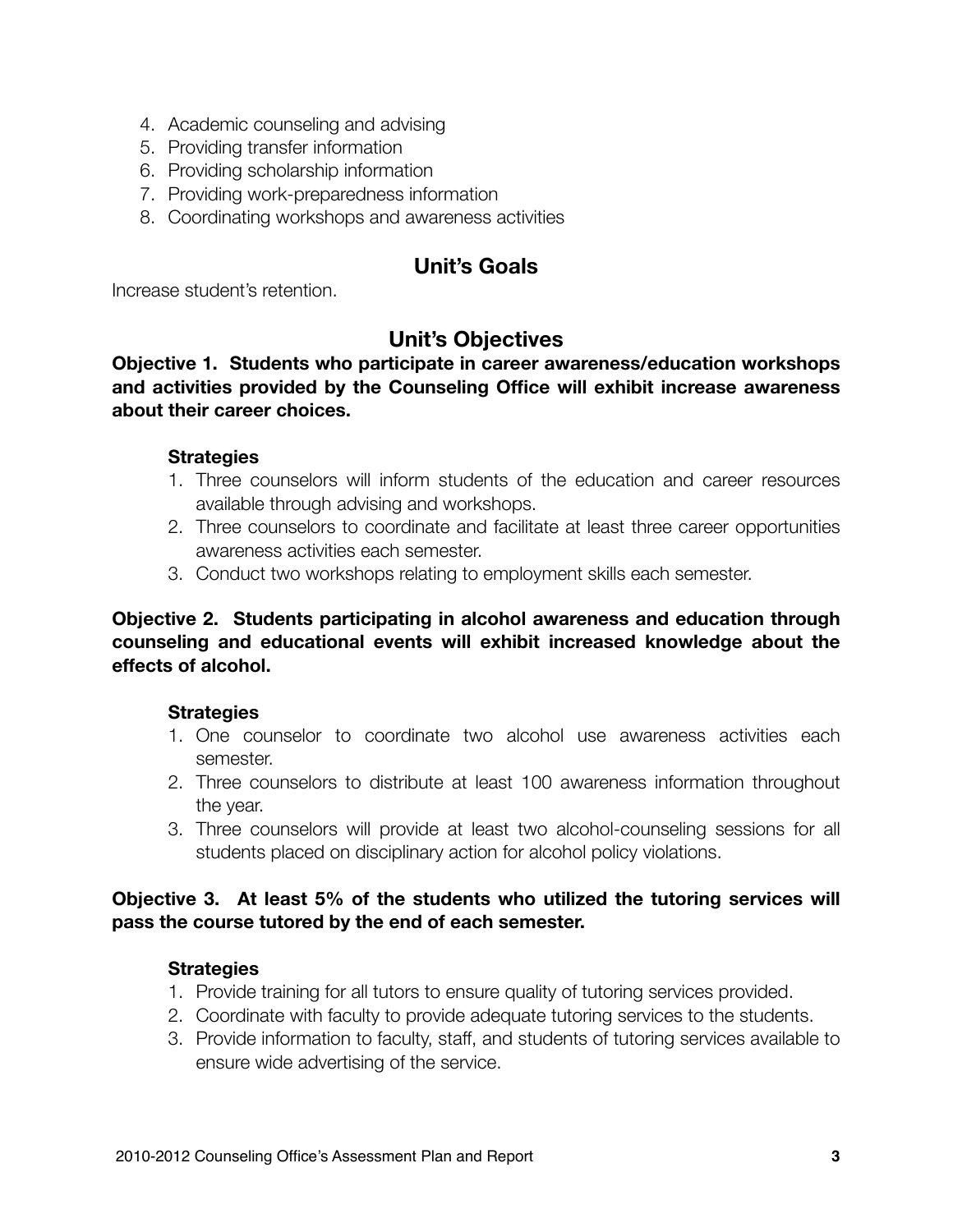## **Methodology**

## **Evaluation Questions, Data Sources, Sampling Methodology and Analysis**

| <b>Evaluation Questions</b>                                                                                                                                                                                                                                                                                                                                                                                                                             | <b>Data Sources</b>                                                                                                          | <b>Sampling</b>             | <b>Analysis</b>           |
|---------------------------------------------------------------------------------------------------------------------------------------------------------------------------------------------------------------------------------------------------------------------------------------------------------------------------------------------------------------------------------------------------------------------------------------------------------|------------------------------------------------------------------------------------------------------------------------------|-----------------------------|---------------------------|
| <b>Q1.</b> What is the level of<br>effectiveness of the Counseling<br>Office's facilitated activities in<br>terms of increased awareness of<br>the students about their career<br>choices?<br><b>Criteria for Success</b><br>Statistically significant difference<br>(positive) between the scores in<br>the pre-and post tests<br>• 80% positive rating on the<br>administered survey<br>Served at least 10% of students<br>for the term.              | Pre-and Post tests,<br>Office logs, sign up<br>sheets, and survey                                                            | Non-probability<br>sampling | Descriptive<br>statistics |
| <b>Q2.</b> What is the level of<br>effectiveness of the Counseling<br>Office's facilitated activities in<br>terms of increased awareness of<br>the students about the risks of<br>drinking alcohol?<br><b>Criteria for Success</b><br>• Statistically significant difference<br>(positive) between the scores in<br>the pre-and post tests<br>• 80% positive rating on the<br>administered survey<br>• Served at least 10% of students<br>for the term. | Pre-and Post tests,<br>Office daily logs,<br>sign up sheets,<br>monthly reports,<br>security citation<br>reports, and survey | Non-probability<br>sampling | Descriptive<br>statistics |
| <b>Q3.</b> How effective is the tutoring<br>services in helping students to<br>pass their courses?<br><b>Criteria for Success</b><br>5% of students who utilized the<br>tutoring services pass the<br>course tutored by the end of the<br>semester                                                                                                                                                                                                      | End-of-term course<br>grades, SIS cohort<br>data extract, and<br>monthly reports                                             | Non-probability<br>sampling | Descriptive<br>statistics |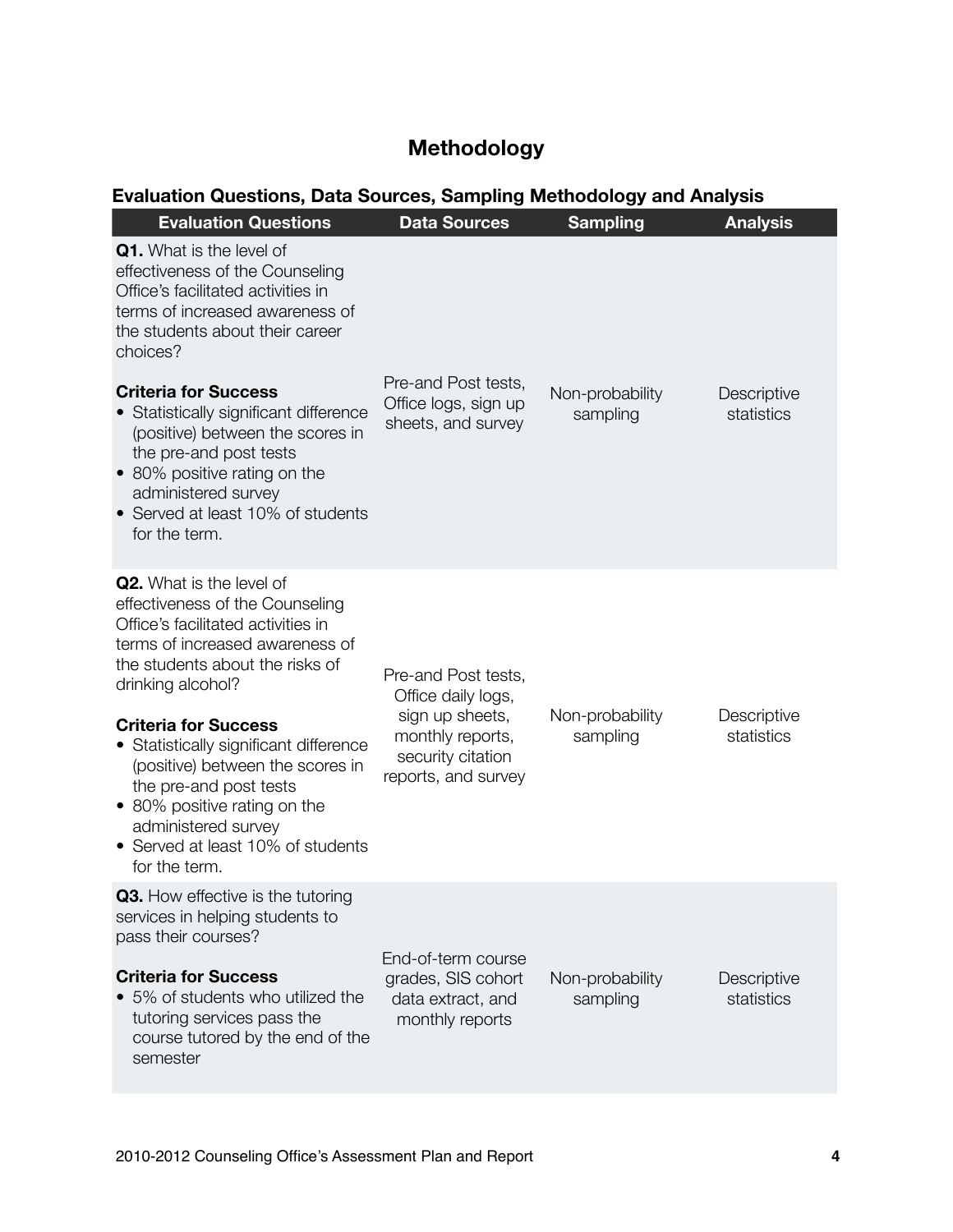#### **Timeline**

| <b>Activity</b>                                                                                                    | <b>Responsible</b>               | Timeline |
|--------------------------------------------------------------------------------------------------------------------|----------------------------------|----------|
| Preparation of worksheets 1 and 2 of the assessment<br>plan.                                                       | Lead counselor                   |          |
| Preparing and designing assessment tools and<br>identification of the samples                                      | IRPO, Lead counselor,<br>OARR    |          |
| Data interpretation and analysis                                                                                   | Counselors                       |          |
| Complete program evaluation report and<br>recommendation                                                           | Lead counselor                   |          |
| Communication and implementation of identified<br>recommendations and preparation for the next<br>assessment cycle | Counselors, VPSS,<br><b>IRPO</b> |          |

## **Findings, Results, and Closing-the-Loop**

#### **Evaluation Question 1**

What is the level of effectiveness of the Counseling Office's facilitated activities in terms of increased awareness of the students about their career choices?

#### **Means of Unit Assessment and Criteria for Success (Question 1)**

Survey of Career Day Activities and Monthly reports.

#### **Summary of Assessment Data Collected (Question 1)**

- 1. 23 students filled out survey for Career Day activity
- 2. 20 students **strongly agreed** and **agreed** to Career Day Activity's effectiveness in terms of increasing their knowledge of the career opportunities available (87% more or less positive rating)
- 3. 21 students **strongly agreed** and **agreed** that information presented during the activity was useful and helpful (91% more or less positive rating)
- 4. 18 students **strongly agreed** and **agreed** that the activity was well-prepared and organized (78% more or less positive rating)
- 5. 21 students **strongly agreed** and **agreed** that the venue was suitable and comfortable (91% more or less positive rating)
- 6. 19 students were satisfied with the overall activity (82% more or less positive rating)
- 7. The differences for each questions were **neutral**. No one of the 23 students expressed **disagreement** about the activity.

#### **Use of Results to Improve Program (Question 1)**

A better tool needs to be devised to improve data collection of impact of career counseling and guidance.

#### **Evaluation Question 2**

What is the level of effectiveness of the Counseling Office's facilitated activities in terms of increased awareness of the students about the risks of drinking alcohol?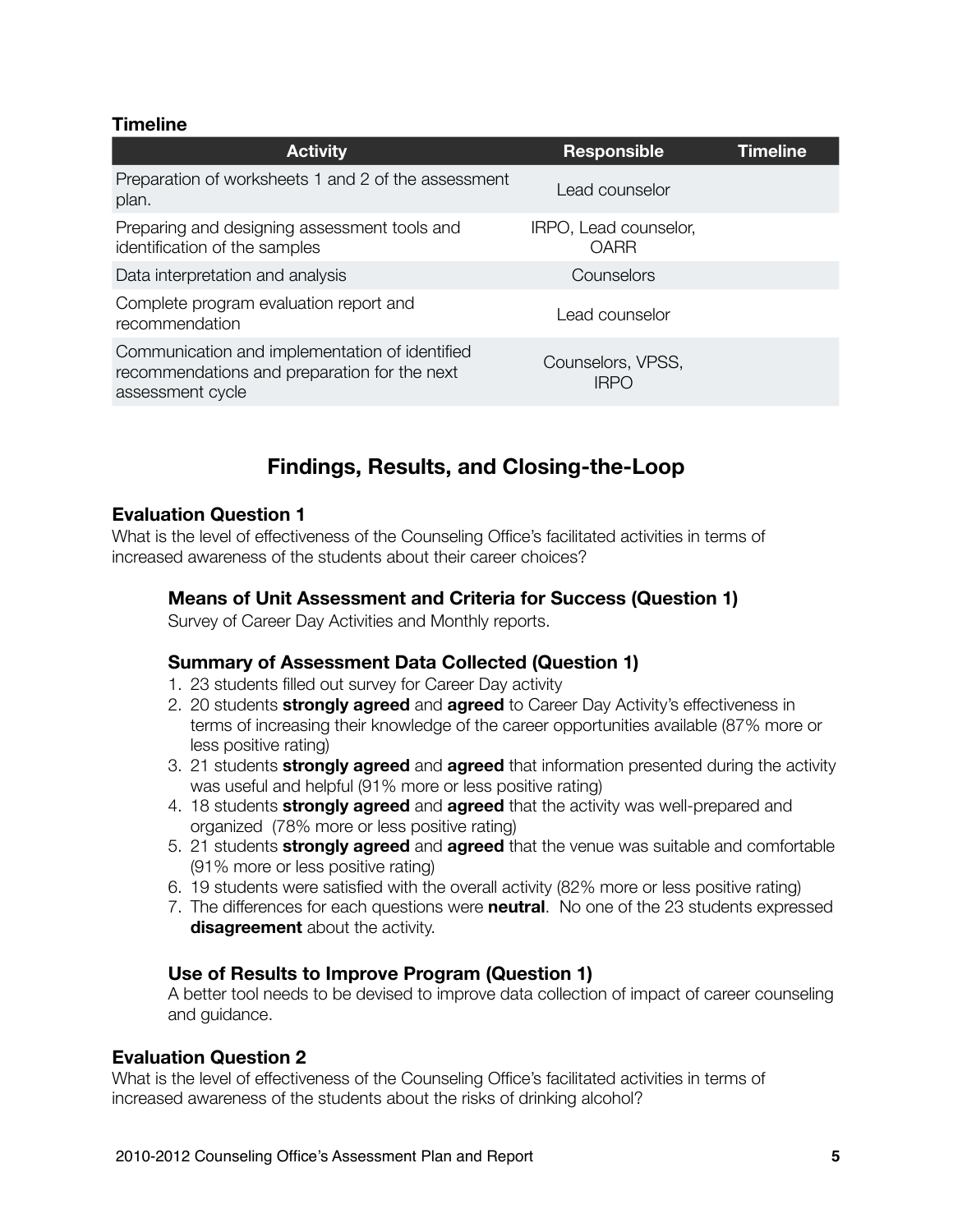#### **Means of Unit Assessment and Criteria for Success (Question 2)**

Pre-and Post tests for alcohol awareness activity

#### **Summary of Assessment Data Collected (Question 2)**

- 1. 19 students took the pre-and post tests.
- 2. 62% of the 19 students scored above the median during the pre-test.
- 3. 74% of the 19 students cored above the median during the post test.
- 4. Increase (12%) in the level of knowledge about the subject (alcohol and the effects of alcohol) after participating in the activity facilitated by Counseling Office

#### **Use of Results to Improve Program (Question 2)**

Outcome of the pre-and post test showed an increase in the student's knowledge of the effects of alcohol. Counseling Office will need to increase student participation in alcohol awareness activities to gain more information on impact of activities.

#### **Evaluation Question 3**

How effective is the tutoring services in helping students to pass their courses?

#### **Means of Unit Assessment and Criteria for Success (Question 3)**

Cohort group

#### **Summary of Assessment Data Collected (Question 3)**

- 1. 20 students in cohort group
- 2. 3 students did not pass the course tutored
- 3. 15 students successfully passed with A, B, and C.
- 4. 2 students were not taking the courses that were recorded to be tutored in

#### **Use of Results to Improve Program (Question 3)**

Tutoring services are effective as shown through the performance of the cohort group. Better record-keeping will need to be devised to closely monitor the effectiveness of the tutoring services.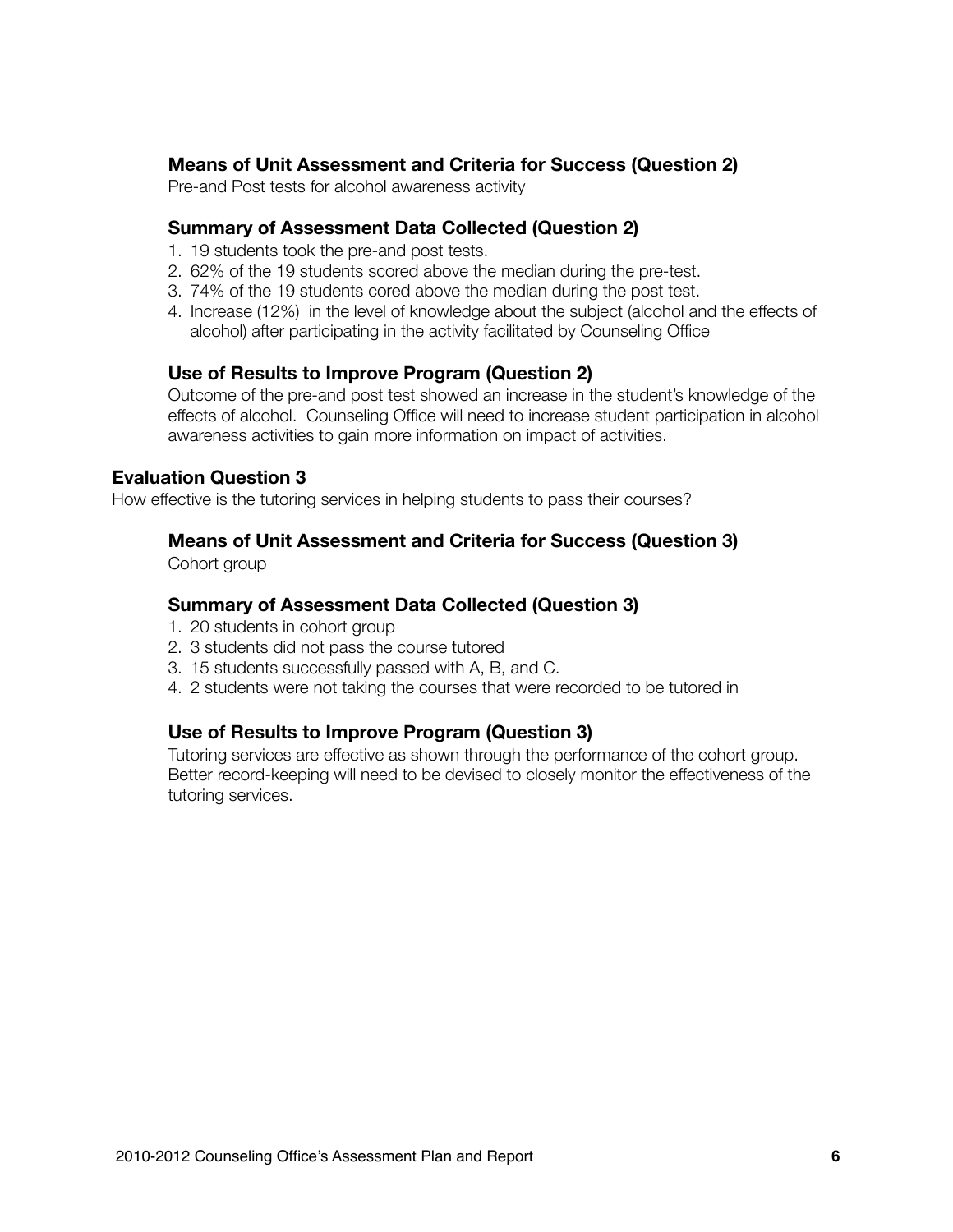## Unit Assessment Report - Four Column

## College of Micronesia - FSM

## C - studentServices - Counseling Services

**Mission Statement:** The Counseling division's mission is to encourage, support, and assist students in their pursuit of higher education by providing counseling and educational services to deal with personal, interpersonal, professional, and academic issues.

| <b>Administrative Unit Outcomes</b>                                                                                                                                                                                                                                                                       | <b>Assessment Strategies &amp; Target / Tasks</b>                                                                                                                                                                                                                                                                                                                                                     | <b>Results</b>                                                                                                                                                                                                                                                                                                                                                                                                                                                                                                                                                                                                                                                                       | <b>Improvement &amp; Follow-Up</b>                                                                                                                                                   |
|-----------------------------------------------------------------------------------------------------------------------------------------------------------------------------------------------------------------------------------------------------------------------------------------------------------|-------------------------------------------------------------------------------------------------------------------------------------------------------------------------------------------------------------------------------------------------------------------------------------------------------------------------------------------------------------------------------------------------------|--------------------------------------------------------------------------------------------------------------------------------------------------------------------------------------------------------------------------------------------------------------------------------------------------------------------------------------------------------------------------------------------------------------------------------------------------------------------------------------------------------------------------------------------------------------------------------------------------------------------------------------------------------------------------------------|--------------------------------------------------------------------------------------------------------------------------------------------------------------------------------------|
| C - studentServices - Counseling Services -<br>2012-2013 Counseling Serivces Outcome 2<br>Students who utilized tutoring services will<br>pass the course tutored by the end of the<br>semester.<br><b>AUO Assessment Cycle:</b><br>services.<br>2012 - 2013<br><b>AUO Status:</b><br>Inactive<br>Target: | <b>Assessment Strategy:</b><br>1. Train all tutors to ensure quality and<br>effective tutoring services provided.<br>2. Coordinate with faculty and staff to<br>provide adequate tutoring services provided.<br>3. Ensure wide advertising of tutoring<br><b>Assessment Type:</b><br><b>Descriptive Statistics</b><br>10% of students who utilize tutoring services<br>will pass the courses tutored. | 08/07/2013 - 2. The second criterion for success is<br>80% of positive rating on the satisfaction survey.<br>No survey was administered at this time, but<br>through follow up with students and an instructor<br>who have received tutoring assistance, and<br>utilized the tutoring services, the tutors received<br>good comments on their work. Will administer<br>satisfaction survey for next cycle.<br><b>Target Met:</b><br>No.<br><b>Reporting Period:</b><br>2012 - 2013                                                                                                                                                                                                   | 08/07/2013 - A satisfaction survey<br>will need to be created and<br>implemented for next assessment<br>cycle to provide more information of<br>improving the tutoring services.     |
|                                                                                                                                                                                                                                                                                                           | 80% positive rating on the satisfaction<br>survey administered to a randomly<br>selected sample of participants to the<br>tutoring program                                                                                                                                                                                                                                                            | 08/07/2013 - 1. The criterion for success is 10%<br>of students who utilized tutoring services will pass<br>the courses tutored. During the Fall 2012 and<br>Spring 2013 semesters, there were 130 students<br>who availed of the A+ Center's tutoring services<br>which is under the oversight of the Counseling<br>Services. Of the 130 students, 95 (or 73.1%)<br>passed the course tutored with grades of As, Bs,<br>and Cs. 12 (or 9.2%) of the 130 students received<br>a grade of D while 12 (or 9.2%) students failed,<br>and 11 (or 8.5%) withdrew from the course<br>tutored. Thus, the criterion for success was<br>successfully met.<br><b>Target Met:</b><br><b>Yes</b> | 08/07/2013 - More training of tutors<br>to assist students in time<br>management, study skills, and basic<br>peer advising/counseling skills to<br>further increase student success. |
|                                                                                                                                                                                                                                                                                                           |                                                                                                                                                                                                                                                                                                                                                                                                       | <b>Reporting Period:</b><br>2012 - 2013                                                                                                                                                                                                                                                                                                                                                                                                                                                                                                                                                                                                                                              |                                                                                                                                                                                      |
| C - studentServices - Counseling Services -<br>2012-2013 Counseling Services Outcome 1<br>- Students who received transfer advising                                                                                                                                                                       | <b>Assessment Strategy:</b><br>1) Provide at least 2 informational sessions<br>to students.                                                                                                                                                                                                                                                                                                           | 08/07/2013 - 2. Criterion for success two is that<br>80% positive rating on the satisfaction survey                                                                                                                                                                                                                                                                                                                                                                                                                                                                                                                                                                                  |                                                                                                                                                                                      |

09/07/2015 4:56 PM Page 1 of 3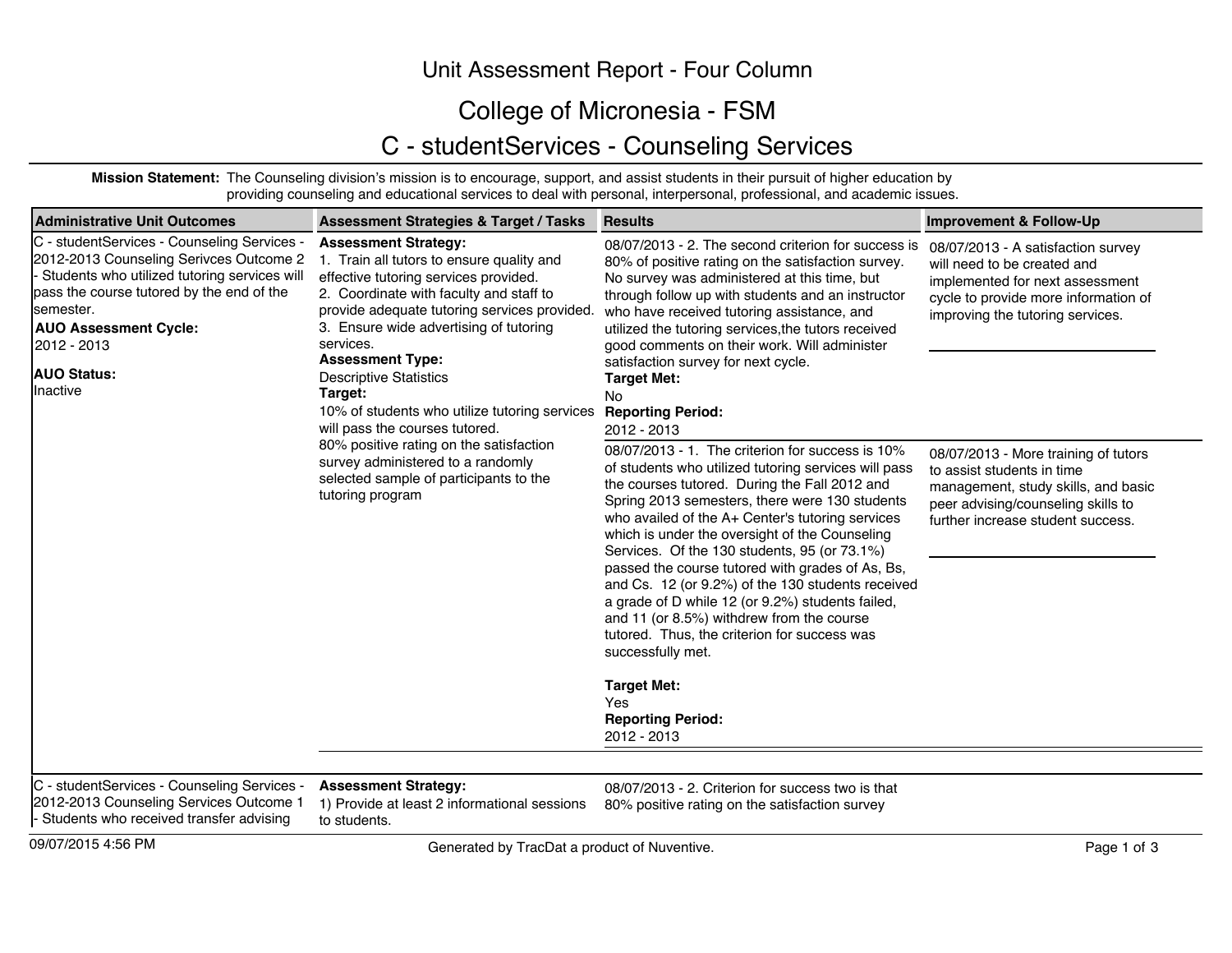| <b>Administrative Unit Outcomes</b>                                                                                                                                                                                                                                                                               | <b>Assessment Strategies &amp; Target / Tasks</b>                                                                                                                                                                                                                                                                                                                                                                                                                                                                                                                       | <b>Results</b>                                                                                                                                                                                                                                                                                                                                                                                                                                                                                                                                                                                                                                                                                                                                                                                          | Improvement & Follow-Up                                                                                                                                                                                                                                                  |
|-------------------------------------------------------------------------------------------------------------------------------------------------------------------------------------------------------------------------------------------------------------------------------------------------------------------|-------------------------------------------------------------------------------------------------------------------------------------------------------------------------------------------------------------------------------------------------------------------------------------------------------------------------------------------------------------------------------------------------------------------------------------------------------------------------------------------------------------------------------------------------------------------------|---------------------------------------------------------------------------------------------------------------------------------------------------------------------------------------------------------------------------------------------------------------------------------------------------------------------------------------------------------------------------------------------------------------------------------------------------------------------------------------------------------------------------------------------------------------------------------------------------------------------------------------------------------------------------------------------------------------------------------------------------------------------------------------------------------|--------------------------------------------------------------------------------------------------------------------------------------------------------------------------------------------------------------------------------------------------------------------------|
| will exhibit increased knowledge about<br>schools abroad.<br><b>AUO Assessment Cycle:</b><br>2012 - 2013<br><b>AUO Status:</b><br>Inactive                                                                                                                                                                        | 2) Provide at least 2 transfers advising to<br>students.<br>3) Distribute informational brochures about<br>transferring.<br><b>Assessment Type:</b><br>Exam/Quiz - Pre-Post<br>Target:<br>5% of students who receive transfer advising<br>through the<br>counseling office and Education USA<br>advising center will exhibit increased<br>knowledge about schools abroad.<br>80% positive rating on the satisfaction<br>survey administered to a randomly<br>selected sample of participants to transfer<br>advising workshop.                                          | administered to a randomly selected sample of<br>participants to transfer advising workshop. No<br>surveys were administered for this cycle. Will<br>administer survey during next cycle.<br><b>Target Met:</b><br>No<br><b>Reporting Period:</b><br>2012 - 2013                                                                                                                                                                                                                                                                                                                                                                                                                                                                                                                                        | 08/07/2013 - A satisfaction survey<br>will need to be created and<br>implemented for next assessment<br>cycle to provide more information to<br>improve transfer advising through<br>counseling office and Education<br>USA advising center.                             |
|                                                                                                                                                                                                                                                                                                                   |                                                                                                                                                                                                                                                                                                                                                                                                                                                                                                                                                                         | 08/07/2013 - 1. The criterion for success is that 5%<br>of students who receive transfer advising through<br>the counseling office and Education USA advising<br>center will exhibit increased knowledge of schools<br>abroad. Thus, 51 students sought transfer<br>information from counseling office and Education<br>USA advising center. Out of the 51 students 20<br>(40%) were accepted/transferred to other<br>institutions.                                                                                                                                                                                                                                                                                                                                                                     | 08/07/2013 - The counselors and/or<br>advisers will need to increase<br>criterion for success as 5% is low.<br>40% of students who sought for<br>advise and increased their<br>knowledge about schools abroad<br>were accepted and transferred to<br>other institutions. |
|                                                                                                                                                                                                                                                                                                                   |                                                                                                                                                                                                                                                                                                                                                                                                                                                                                                                                                                         | <b>Target Met:</b><br>Yes<br><b>Reporting Period:</b><br>2012 - 2013                                                                                                                                                                                                                                                                                                                                                                                                                                                                                                                                                                                                                                                                                                                                    |                                                                                                                                                                                                                                                                          |
| C - studentServices - Counseling Services -<br>2012-2013 Counseling Services Outcome 3<br>Students will engage in workshops,<br>lectures, and programs to increase their<br>academic and professional growth and<br>development.<br><b>AUO Assessment Cycle:</b><br>2012 - 2013<br><b>AUO Status:</b><br>Inactive | <b>Assessment Strategy:</b><br>1) Provide at least two workshops or similar<br>activities each semester.<br>2) Distribute at least 100 informational<br>brochures throughout the year.<br>3) Provide at least 2 counseling sessions for<br>at least 10% of students place on<br>disciplinary action for alcohol policy<br>violations.<br><b>Assessment Type:</b><br>Exam/Quiz - Pre-Post<br>Target:<br>At least 10% of students participating in<br>workshops, lectures, and programs<br>facilitated by the Counseling Office will<br>exhibit increased knowledge about | 08/07/2013 - Criterion for success is that at least<br>10% of students participating in workshops,<br>lectures, and programs facilitated by the<br>Counseling Office will exhibit increased knowledge<br>about the topics or subject areas specific to these<br>activities. Two substance abuse prevention<br>activities conducted during fall 2012 to spring<br>2013. Results of the pre/post tests given were for<br>first activity the results are: pretest= 55% post test<br>= 79% an increase in of 24%. For the second<br>activity a pre/post test was also administered and<br>the results are as follows: pretest 40% and post<br>test 87%. An improvement of 47%. Average<br>learning improvement for the two activities is 36%.<br>Thus, criterion for success was met.<br><b>Target Met:</b> | 08/07/2013 - The counselors will<br>need to offer a variety of<br>workshops/lectures/activities that<br>will encourage new and continuing<br>student participation.                                                                                                      |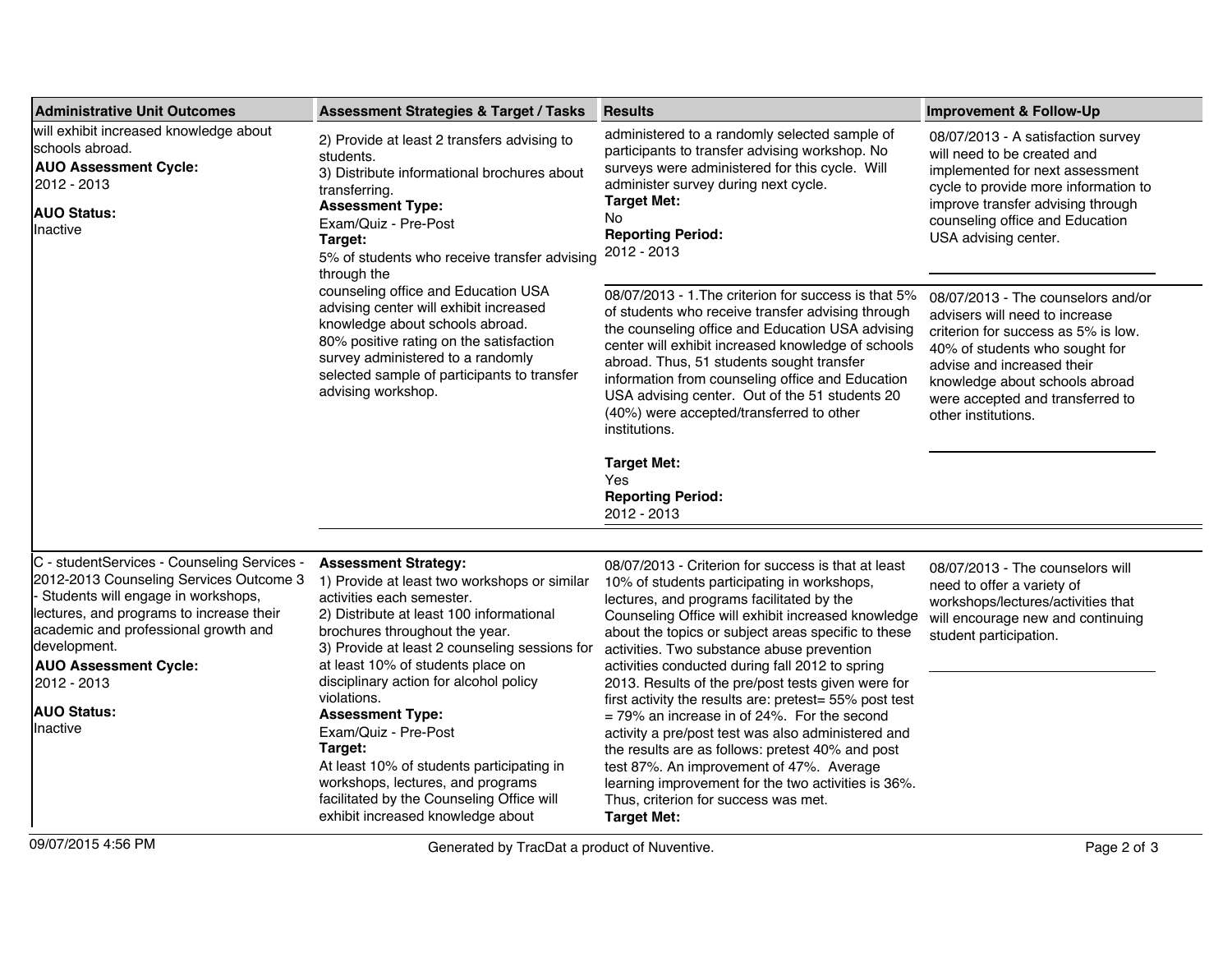| <b>Administrative Unit Outcomes</b> | <b>Assessment Strategies &amp; Target / Tasks</b>            | <b>Results</b>                                 | <b>Improvement &amp; Follow-Up</b> |
|-------------------------------------|--------------------------------------------------------------|------------------------------------------------|------------------------------------|
|                                     | the topics or subject areas specific to these<br>activities. | Yes<br><b>Reporting Period:</b><br>2012 - 2013 |                                    |
|                                     |                                                              |                                                |                                    |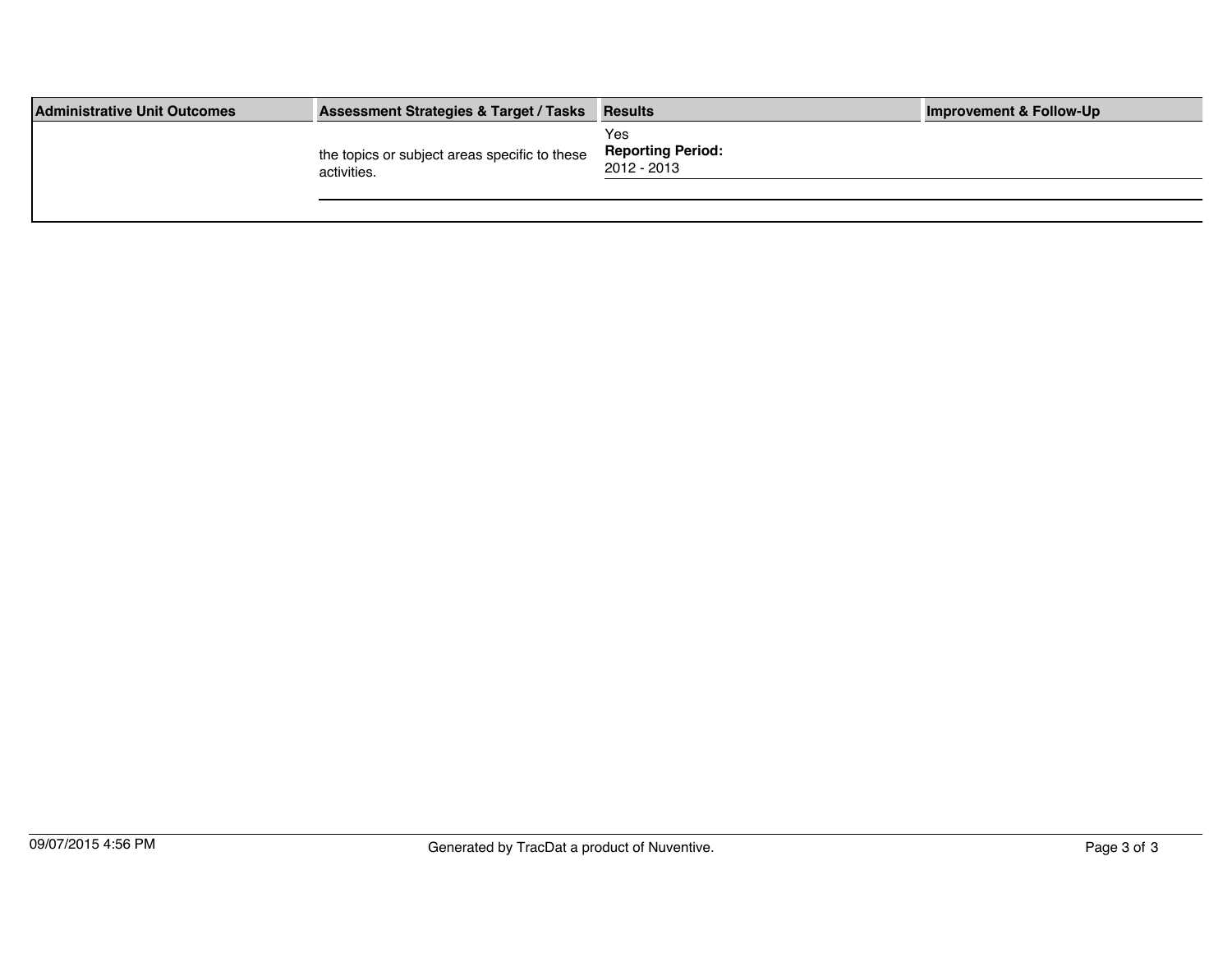## Unit Assessment Report - Four Column

## College of Micronesia - FSM

## C - studentServices - Counseling Services

**Mission Statement:** The Counseling division's mission is to encourage, support, and assist students in their pursuit of higher education by providing counseling and educational services to deal with personal, interpersonal, professional, and academic issues.

| Administrative Unit Outcomes                                                                                                                                                                                                                                                         | <b>Assessment Strategies &amp; Target / Tasks</b>                                                                                                                                                                                                                                                                                                                                                                                                                                                                                                                                                                                                                                                                                                                                                                                                                    | <b>Results</b>                                                                                                                                                                                                                                                                                                                                                                                                                                                                                                                                                                                                                                                                                                                                                                                                                                                                             | <b>Improvement &amp; Follow-Up</b>                                                                                                                                                                                                                      |
|--------------------------------------------------------------------------------------------------------------------------------------------------------------------------------------------------------------------------------------------------------------------------------------|----------------------------------------------------------------------------------------------------------------------------------------------------------------------------------------------------------------------------------------------------------------------------------------------------------------------------------------------------------------------------------------------------------------------------------------------------------------------------------------------------------------------------------------------------------------------------------------------------------------------------------------------------------------------------------------------------------------------------------------------------------------------------------------------------------------------------------------------------------------------|--------------------------------------------------------------------------------------------------------------------------------------------------------------------------------------------------------------------------------------------------------------------------------------------------------------------------------------------------------------------------------------------------------------------------------------------------------------------------------------------------------------------------------------------------------------------------------------------------------------------------------------------------------------------------------------------------------------------------------------------------------------------------------------------------------------------------------------------------------------------------------------------|---------------------------------------------------------------------------------------------------------------------------------------------------------------------------------------------------------------------------------------------------------|
| C - studentServices - Counseling Services -<br>2013-2014 Counseling Services Outcome 1<br>Students who utilized the tutoring service<br>will pass the course tutored by the end of<br>the semester.<br><b>AUO Assessment Cycle:</b><br>2013 - 2014<br><b>AUO Status:</b><br>Inactive | <b>Assessment Strategy:</b><br>1) Provide one training per semester on<br>effective tutoring services to all tutors to<br>ensure efficient and quality services.<br>Coordinate and collaborate with faculty<br>(2)<br>and other support services staff by<br>conducting at least one meeting per year in<br>order to develop, improve and implement<br>effective tutoring services including timely<br>referrals of academically at-risk students for<br>appropriate interventions.<br>3) Provide routine advertisements and other<br>similar forms of announcements about the<br>tutoring services by posting either electronic<br>or print forms of media for increased<br>awareness of the stakeholders.<br><b>Assessment Type:</b><br><b>Descriptive Statistics</b><br>Target:<br>25% Of students who utilize tutoring<br>services will pass the course tutored. | 07/15/2014 - A total of 173 students availed<br>themselves to the tutoring services. Of these 173<br>students 63% passed their courses tutored with<br>A,B, or C grades. 37% of these students received<br>D.F. or W for their courses tutored.<br>In collaboration with faculty and other student<br>services staff, the tutors conducted a Test Taking<br>Tip Workshop to help students to pass course final<br>exams. This workshop provided participants<br>techniques and skills to improve study habits that<br>will therefore help them to do well on their final<br>exams. Of the 12 student participants in the<br>workshop 11 students took the pre/post test and<br>the results are as follows: 60% passed the pretest<br>and 90% passed the post-test, which shows an<br>increase in knowledge of 30%.<br><b>Target Met:</b><br>Yes<br><b>Reporting Period:</b><br>2013 - 2014 | 07/28/2014 - Improving the logging<br>system of students seeking tutoring<br>services is needed in order to avoid<br>duplication of students that will lead<br>to inaccurate data.                                                                      |
| C - studentServices - Counseling Services -<br>2013-2014 Counseling Services Outcome 2<br>Students who received transfer advising<br>will exhibit increased knowledge about<br>Ischools abroad.<br><b>AUO Assessment Cycle:</b><br>2013 - 2014<br><b>AUO Status:</b><br>Inactive     | <b>Assessment Strategy:</b><br>1) Provide two informational sessions on<br>transfer admission to other higher education<br>institutions (HEIs) in the US.<br>2) Distribute students with informational<br>brochures, flyers, and other similar forms of<br>printed campaign materials on transferring<br>to other HEIs.<br><b>Assessment Type:</b><br>Survey                                                                                                                                                                                                                                                                                                                                                                                                                                                                                                         | 07/28/2014 - Through outreach and recruiting<br>visits, over 700 students were able to learn the five<br>steps that can be utilized in order to transfer to US<br>colleges and universities. These students also<br>exhibited an increase knowledge of the admission<br>procedures and fees for a specific colleges.<br><b>Target Met:</b><br>Yes<br><b>Reporting Period:</b><br>2013 - 2014<br><b>Related Documents:</b>                                                                                                                                                                                                                                                                                                                                                                                                                                                                  | 07/28/2014 - Because Education<br>USA caters to high school and<br>college students in the FSM, the<br>Counselors and/or advisers will<br>need to improve in record keeping<br>of COM-FSM college students who<br>utilize and benefit from the service. |